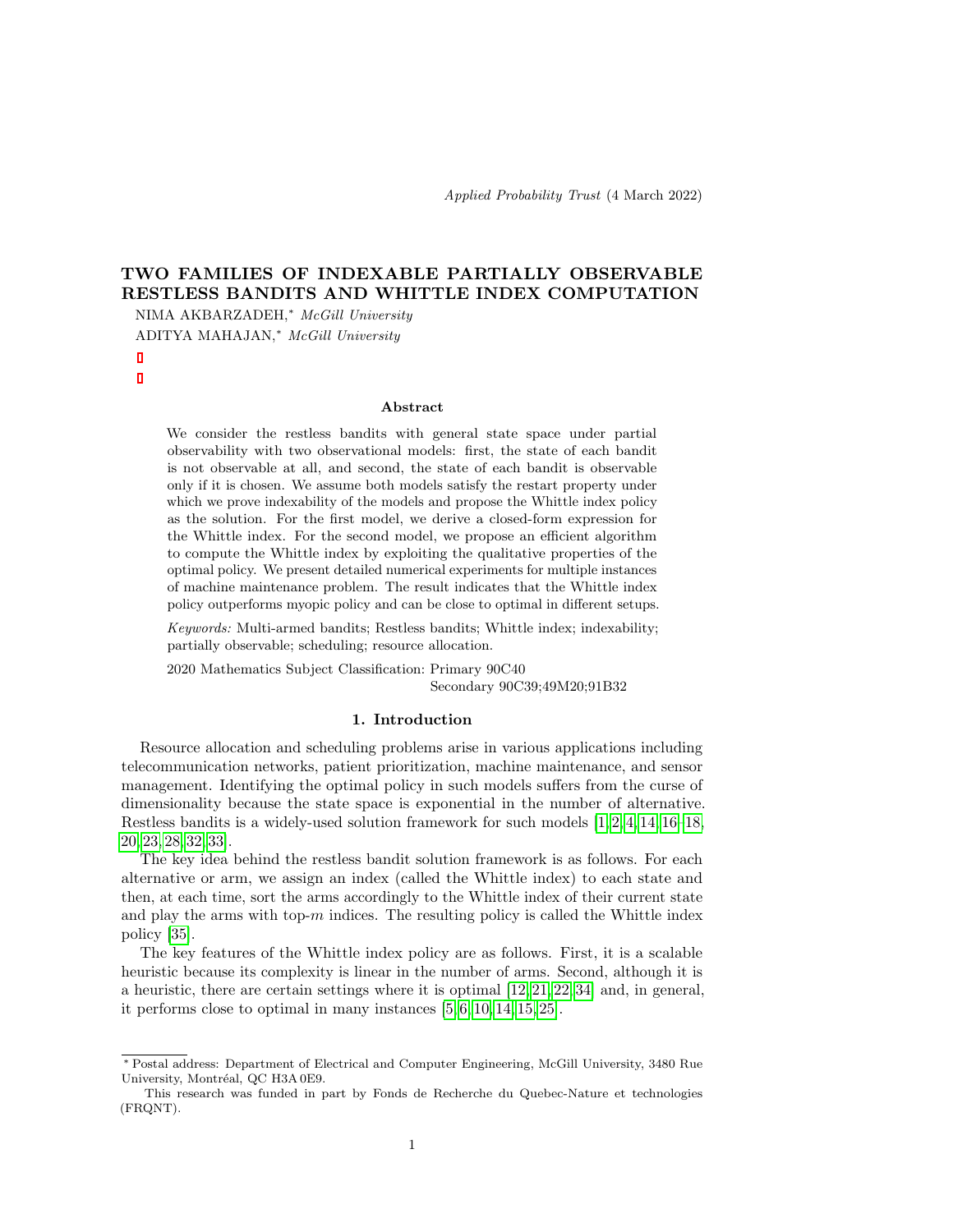Nonetheless, there are two challenges in using the Whittle index policy. First, the whittle index heuristic is applicable only when a technical condition known as indexability is satisfied. There is no general test for indexability, and the existing sufficient conditions are for specific models  $[6,7,9,10,13-15,36]$  $[6,7,9,10,13-15,36]$  $[6,7,9,10,13-15,36]$  $[6,7,9,10,13-15,36]$  $[6,7,9,10,13-15,36]$  $[6,7,9,10,13-15,36]$  $[6,7,9,10,13-15,36]$ . Second, for some models, there are closed-form expressions to compute the Whittle index [\[1,](#page-21-0) [3,](#page-21-11) [5,](#page-21-5) [13–](#page-21-10)[15,](#page-22-7) [17,](#page-22-9) [18,](#page-22-1) [20\]](#page-22-2) but, in general, the Whittle index policy has to be computed numerically. For a subclass of restless bandits which satisfy an additional technical condition known as PCL (partial conservation law), the Whittle index can be computed using an algorithm called the adaptive greedy algorithm [\[24,](#page-22-10) [25\]](#page-22-8). Recently, [\[3\]](#page-21-11) presented a generalization of adaptive greedy algorithm which is applicable to all indexable restless bandits.

We are interested in resource allocation and scheduling problems where the state of each arm is not fully-observed. Such partially observable restless bandit models are conceptually and computationally more challenging. The sufficient conditions for indexability that are derived for fully-observed bandits [\[3,](#page-21-11) [13–](#page-21-10)[15,](#page-22-7) [29,](#page-22-11) [34,](#page-23-3) [35\]](#page-23-2) are not directly applicable to the partially observable setting. The existing literature on partially observable restless bandits often restricts attention to models where each arm has two states  $[1, 2, 16-18, 23, 32]$  $[1, 2, 16-18, 23, 32]$  $[1, 2, 16-18, 23, 32]$  $[1, 2, 16-18, 23, 32]$  $[1, 2, 16-18, 23, 32]$  $[1, 2, 16-18, 23, 32]$ , and some time, it is also assumed that the two states are positively correlated  $[1, 17, 18]$  $[1, 17, 18]$  $[1, 17, 18]$ . There are very few results for general state space models under partial observability [\[4,](#page-21-2) [11,](#page-21-12) [20,](#page-22-2) [28\]](#page-22-4), and, for such models, indexability is often verified numerically. In addition, there are very few algorithms to compute the Whittle index for such models.

The main contributions of our paper are as follows:

- We investigate partial observable restless bandits with general state spaces and consider two observation models, which we call model A and model B. We show that both models are indexable.
- For model A, we provide a closed-form expression to compute the Whittle index. For model B, we provide a refinement of the adaptive greedy algorithm of [\[3\]](#page-21-11) to efficiently compute the Whittle index.
- We present a detailed numerical study which illustrates that the Whittle index policy performs close to optimal for small scale systems and outperforms a commonly used heuristic (the myopic policy) for large-scale systems.

The organization of the paper is as follows. In Section [2,](#page-2-0) we formulate the restless bandit problem under partial observations for two different models. Then, we define a belief state by which the partially-observable problem can be converted into a fullyobservable one. In Section [3,](#page-4-0) we present a short overview of restless bandits. In Section [4,](#page-5-0) we show the restless bandit problem is indexable for both models and present a general formula to compute the index. In Section [5,](#page-6-0) we present a countable state representation of the belief state and use it to develop methods to compute Whittle index. In Section [6,](#page-12-0) we present the proofs of the results. In Section [7,](#page-16-0) we present a detailed numerical study which compares the performance of Whittle index policy with two baseline policies. Finally, we conclude in Section [8.](#page-19-0)

#### 1.1. Notations and Definitions

We use I as the indicator function,  $E$  as the expectation operator,  $P$  as the probability function, R as the set of real numbers, Z as the set of integers and  $\mathbb{Z}_{\geq 0}$  as the set of nonnegative integers. Calligraphic alphabets are used to denote sets, bold variables are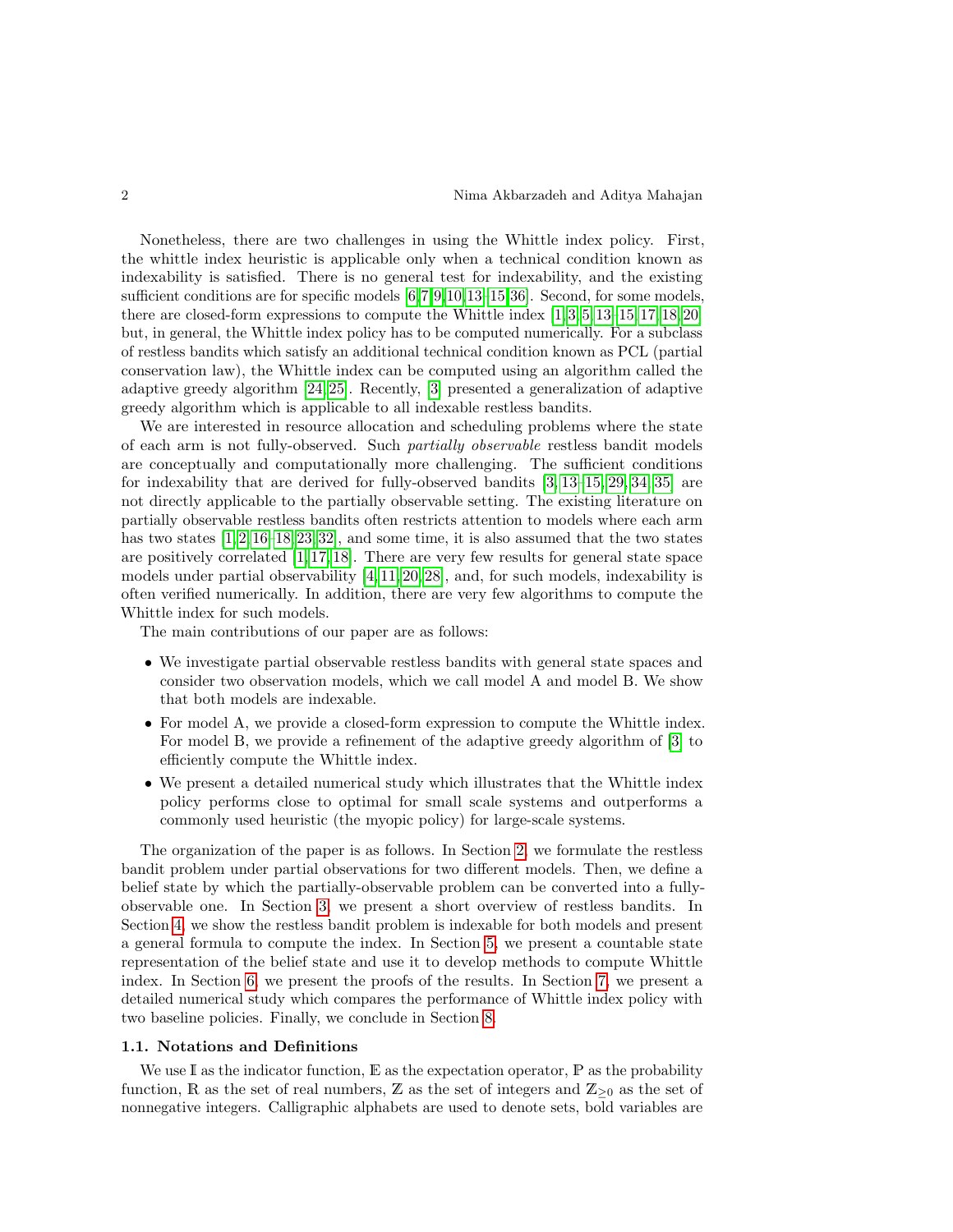used for the vector of variables. For a finite set  $\mathcal{X}, \mathcal{P}(\mathcal{X})$  denotes the set of probability distributions on  $\mathcal X$ . Superscript i is used to index arms and subscript t is used for time t and subscript 0:t shows the history of the variable from time 0 up to time t.

Given ordered sets  $\mathcal X$  and  $\mathcal Y$ , a function  $f : \mathcal X \times \mathcal Y \to \mathbb R$  is called submodular if for any  $x_1, x_2 \in \mathcal{X}$  and  $y_1, y_2 \in \mathcal{Y}$  such that  $x_2 \geq x_1$  and  $y_2 \geq y_1$ , we have  $f(x_1, y_2) - f(x_1, y_1) \ge f(x_2, y_2) - f(x_2, y_1)$ . Furthermore, the transition probability matrix P is stochastic monotone if for any  $x, y \in \mathcal{X}$  such that  $x < y$ , we have  $\sum_{w \in \mathcal{X}_{\geq z}} P_{xw} \leq \sum_{w \in \mathcal{X}_{\geq z}} P_{yw}$  for any  $z \in \mathcal{X}$ .

Given a set  $\mathcal{Z},$   $\mathrm{span}(\mathcal{Z})$  denotes the span-norm of the set.

### 2. Model and Problem Formulation

#### <span id="page-2-0"></span>2.1. Restless Bandit Process with restart

A discrete-time restless bandit process (or arm) is a controlled Markov process  $(\mathcal{X}, \{0, 1\})$  ${P(a)}_{a\in{0,1}}$ ,  $c, \pi_0, Y$ ) where X denotes the finite set of states;  ${0,1}$  denotes the action space where the action 0 is called the passive action and the action 1 is the active action;  $P(a)$ ,  $a \in \{0,1\}$ , denotes the transition matrix when action a is chosen;  $c: \mathcal{X} \times \{0,1\} \to \mathbb{R}_{\geq 0}$  denotes the cost function;  $\pi_0$  denotes the initial state distribution.

In this paper, we assume that the transitions under active action satisfy the restart property, i.e.,  $P_x(1) = Q$ , for all  $x \in \mathcal{X}$ , where Q is a known probability mass function (pmf). An operator has to select  $m < n$  arms at each time but does not observe the state of the arms. We consider two observation models.

- Model A: In model A, the operator does not observe anything. We denote this by  $Y_t^i = \mathfrak{E}$ , where  $\mathfrak{E}$  denotes a blank symbol.
- Model B: In model B, the operator observes the state of the arm after it has been reset, i.e.,

$$
Y_{t+1}^i = \begin{cases} \mathfrak{E} & \text{if } A_t^i = 0 \\ X_{t+1}^i & \text{if } A_t^i = 1 \end{cases}, \quad i \in \mathcal{N}, \tag{1}
$$

We use  $\mathcal{Y}^i$  to denote the observation alphabet for arm *i*. For model A,  $\mathcal{Y}^i = {\mathcal{E}}$  and for model B,  $\mathcal{Y}^i = \mathcal{X} \cup {\mathcal{E}}$ , for all  $i \in \mathcal{N}$ .

#### 2.2. Partially-observable Restless Multi-armed Bandit Problem

A partially-observable restless multi-armed bandit (PO-RMAB) problem is a collection of *n* independent restless bandits  $(\mathcal{X}^i, \{0,1\}, \{P^i(a)\}_{a \in \{0,1\}}, c^i, \pi_0^i), i \in \mathcal{N} \coloneqq$  $\{1,\ldots,n\}.$ 

Let 
$$
\mathcal{X} := \prod_{i \in \mathcal{N}} \mathcal{X}^i
$$
,  $\mathcal{A}(m) := \left\{ (a^1, \dots, a^n) \in \{0, 1\}^n : \sum_{i \in \mathcal{N}} a^i \leq m \right\}$ , and  $\mathcal{Y} :=$ 

 $\prod_{i\in\mathcal{N}}\mathcal{Y}^i$  denote the combined state, action, and observation spaces, respectively. Also, let  $\widetilde{\mathbf{X}}_t = (X_t^1, \dots X_t^n) \in \mathcal{X}, \mathbf{A}_t = (A_t^1, \dots, A_t^n) \in \mathcal{A}(m)$ , and  $\mathbf{Y}_t = (Y_t^1, \dots Y_t^n) \in \mathcal{Y}$ denote the combined states, actions taken, and observations made by the operator at time  $t \geq 0$ . Due to the independent evolution of each arm, for each realization  $x_{0:t}$  of  $\mathbf{X}_{0:t}$  and  $\mathbf{a}_{0:t}$  of  $\mathbf{A}_{0:t}$ , we have

$$
\mathbb{P}(\boldsymbol{X}_{t+1} = \boldsymbol{x}_{t+1} | \boldsymbol{X}_{0:t} = \boldsymbol{x}_{0:t}, \boldsymbol{A}_{0:t} = \boldsymbol{a}_{0:t}) = \prod_{i \in \mathcal{N}} \mathbb{P}(X_{t+1}^i = x_{t+1}^i | X_t^i = x_t^i, A_t^i = a_t^i)
$$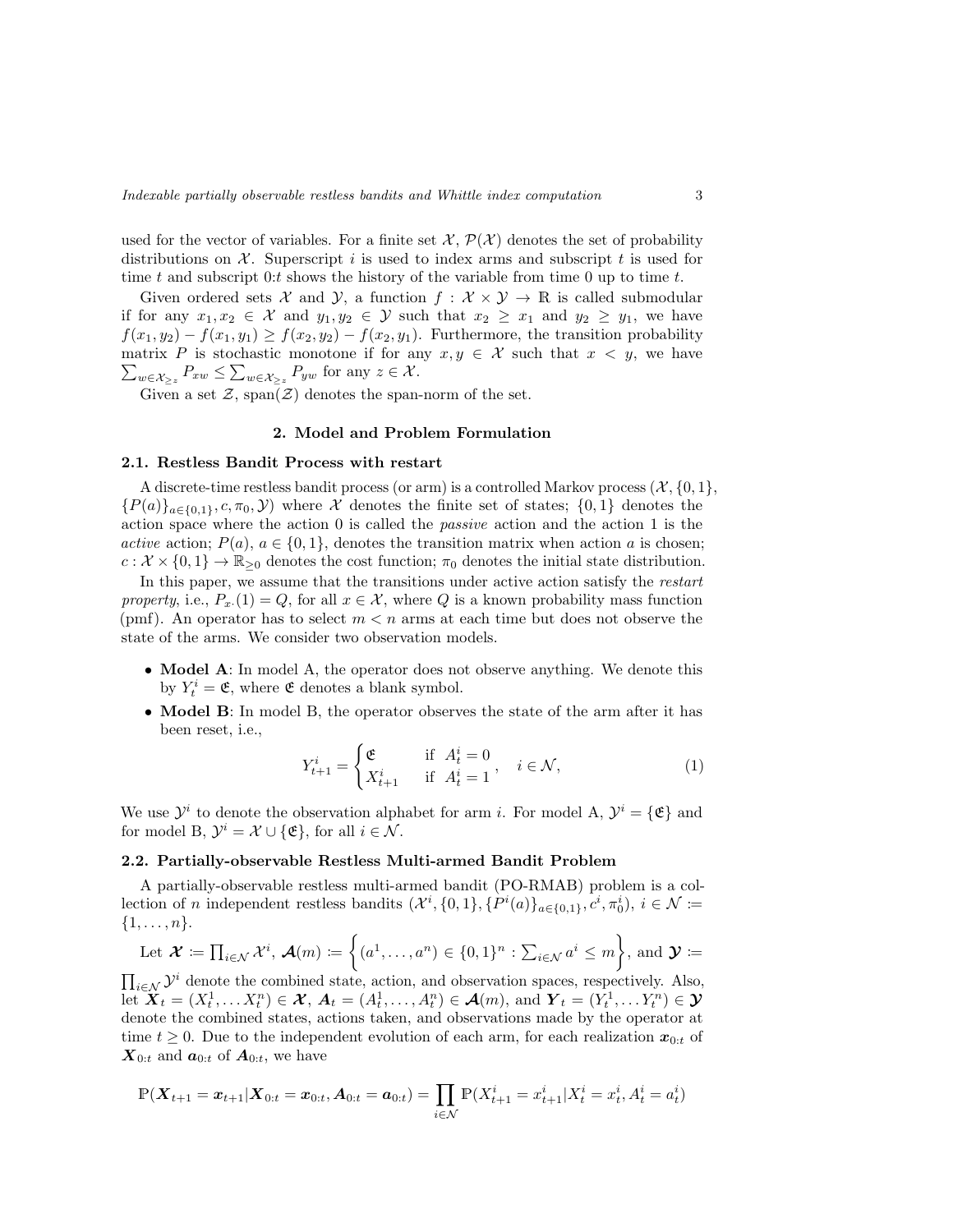4 Nima Akbarzadeh and Aditya Mahajan

$$
=\prod_{i\in\mathcal{N}}P^i_{x_t^i,x_{t+1}^i}(a_t^i).
$$

 $\sum_{i \in \mathcal{N}} c^i(x_t^i, a_t^i)$ . The decision at time t is chosen according to When the system is in state  $x_t$  and take action  $a_t$ , the system incurs a cost  $c(x_t, a_t) :=$ 

<span id="page-3-1"></span>
$$
A_t = g_t(Y_{0:t-1}A_{0:t-1}),
$$
\n(2)

where  $g_t$  is the (history dependent) policy at time t. Let  $g = (g_1, g_2, \ldots)$  denote the policy for infinite time horizon and let  $\mathcal G$  denote the family of all such policies. Let  $\pi_0 = \bigotimes_{i \in \mathcal{N}} \pi_0^i$  denote the initial state distribution of all arms. Then, the performance of policy  $\boldsymbol{g}$  is given by

<span id="page-3-0"></span>
$$
J^{(g)}(\boldsymbol{\pi}_0) \coloneqq (1-\beta) \mathbb{E} \bigg[ \sum_{t=0}^{\infty} \beta^t \sum_{i \in \mathcal{N}} c^i (X_t^i, A_t^i) \bigg| \frac{X_0^i \sim \pi_0^i}{\forall i \in \mathcal{N}} \bigg],\tag{3}
$$

where  $\beta \in (0, 1)$  denotes the discount factor.

Formally, the optimization problem of interest is as follows:

**Problem 1.** Given a discount factor  $\beta \in (0,1)$ , the total number *n* of arms, the number m to be selected, the system model  $\{(\mathcal{X}^i, \{0,1\}, \mathcal{Y}^i, P^i(a), c^i, f^i, \pi_0^i)\}_{i \in \mathcal{N}}$  of each arm, and the observation model at the operator, choose a Markov policy  $g \in \mathcal{G}$ that minimizes  $J^{(g)}(\pi_0)$  given by [\(3\)](#page-3-0).

Problem [1](#page-3-1) is a POMDP and the standard methodology to solve POMDPs is to convert them to a fully observable Markov decision process (MDP) by viewing the "belief state" as the information state of the system [\[8\]](#page-21-13).

### 2.3. Belief State

Let us define the operator's belief  $\Pi_t^i \in \mathcal{P}(\mathcal{X}^i)$  on the state of arm i at time t as follows: for any,  $x_t^i \in \mathcal{X}^i$ , let  $\Pi_t^i(x_t^i) \coloneqq \mathbb{P}(X_t^i = x_t^i | Y_{0:t-1}^i, A_{0:t-1}^i)$ . Note that  $\Pi_t^i$  is a distribution-valued random variable. Also, define  $\Pi_t \coloneqq (\Pi_t^1, \dots, \Pi_t^n)$ .

Then, for arm  $i$ , the evolution of the belief state is as follows: for model  $A$ , the belief update rule is

<span id="page-3-3"></span>
$$
\Pi_{t+1}^i = \begin{cases} \Pi_t^i P, & \text{if } A_t^i = 0, \\ Q, & \text{if } A_t^i = 1, \end{cases}
$$
\n
$$
(4)
$$

and for model B, the belief update rule is

<span id="page-3-4"></span>
$$
\Pi_{t+1}^{i} = \begin{cases} \Pi_t^{i} P, & \text{if } A_t^{i} = 0, \\ \delta_{X_{t+1}^{i}}^{i} \text{ where } X_{t+1}^{i} \sim Q, & \text{if } A_t^{i} = 1. \end{cases}
$$
 (5)

The per-step cost function of the belief state  $\Pi_t^i$  when action  $A_t^i$  is taken is

$$
\bar{c}(\Pi_t^i, A_t^i) = \mathbb{E}[c_t^i(X_t^i, A_t^i)|Y_{0:t-1}^i, A_{0:t-1}^i] = \sum_{x \in \mathcal{X}^i} \Pi_t^i(x)c^i(x, A_t^i).
$$

Define the combined belief state  $\Theta_t \in \mathcal{P}(\mathcal{X})$  of the system as follows: for any  $x \in \mathcal{X}$ ,

<span id="page-3-2"></span>
$$
\Theta_t(\boldsymbol{x}) = \mathbb{P}(\boldsymbol{X}_t = \boldsymbol{x} \,|\, \boldsymbol{Y}_{0:t-1}, \boldsymbol{A}_{0:t-1}).
$$

Note that  $\Theta_t$  is a random variable that takes values in  $\mathcal{P}(\mathcal{X})$ . Using standard results in POMDPs [\[8\]](#page-21-13), we have the following.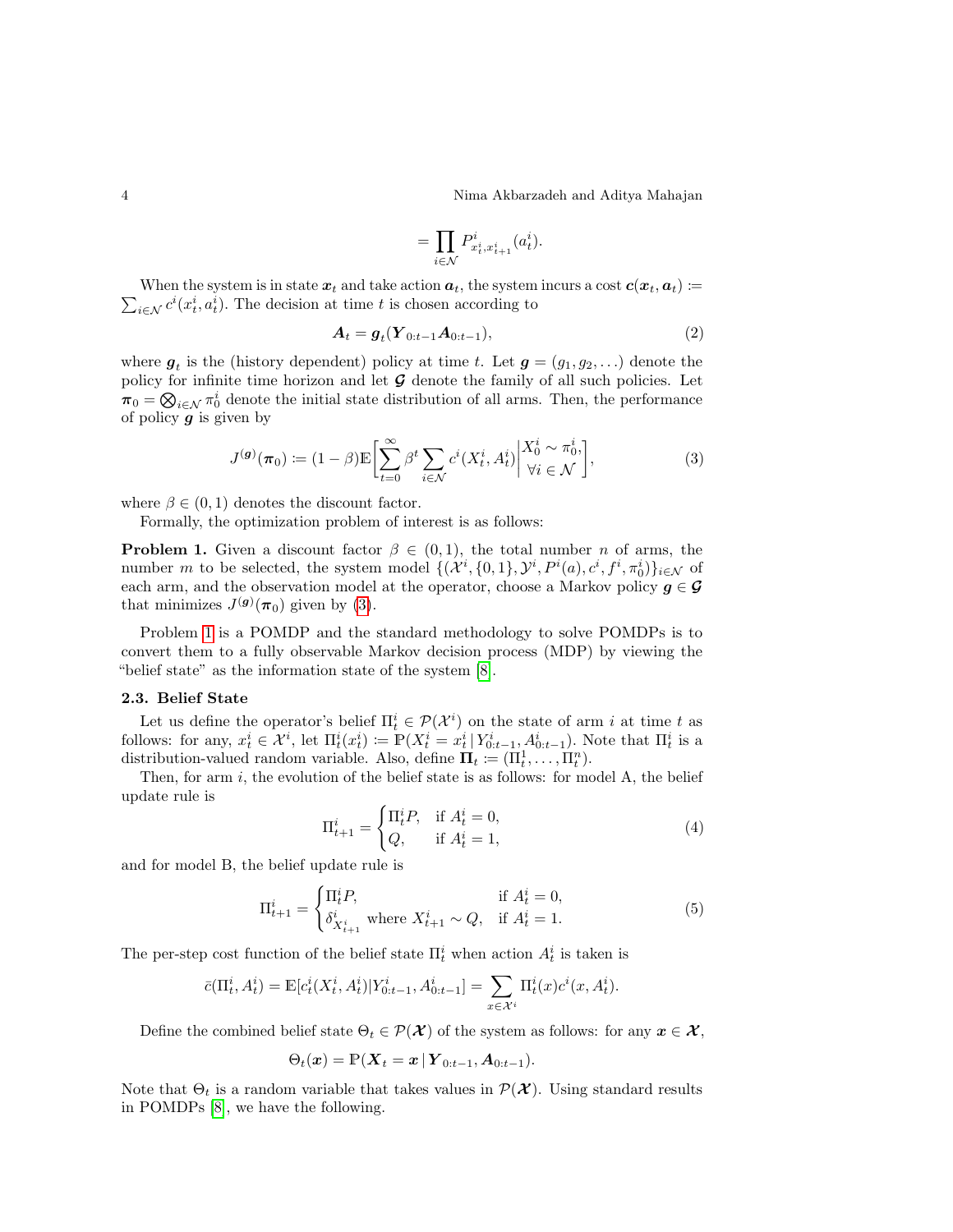**Proposition 1.** In Problem [1,](#page-3-1)  $\Theta_t$  is a sufficient statistic for  $(Y_{0:t-1}, A_{0:t-1})$ . Therefore, there is no loss of optimality in restricting attention to decision policies of the form  $A_t = g_t^{belief}(\Theta_t)$ . Furthermore, an optimal policy with this structure can be identified by solving an appropriate dynamic program.

<span id="page-4-2"></span>Next, we present our first simplification for the structure of optimal decision policy as follows.

**Proposition 2.** For any  $x \in \mathcal{X}$ , we have

<span id="page-4-1"></span>
$$
\Theta_t(\boldsymbol{x}) = \prod_{i \in \mathcal{N}} \Pi_t^i(x^i), \quad a.s.. \tag{6}
$$

Therefore, there is no loss of optimality in restricting attention to decision policies of the form  $A_t = g_t^{simple}(\Pi_t)$ . Furthermore, an optimal policy with this structure can be identified by solving an appropriate dynamic program.

Proof. Eq. [\(6\)](#page-4-1) follows from the conditional independence of the arms, and the nature of the observation function. The structure of the optimal policies then follow immediately from Proposition [1.](#page-3-2)  $\Box$ 

In Propositions [1](#page-3-2) and [2,](#page-4-2) we do not present the DPs because they suffer from the curse of dimensionality. In particular, obtaining the optimal policy for PO-RMAB is PSPACE-hard [\[26\]](#page-22-12). So, we focus on the Whittle index heuristics to solve the problem.

# 3. Whittle index policy solution concept

<span id="page-4-0"></span>For the ease of notation, we will drop the superscript  $i$  from all relative variables for the rest of this and the next sections.

Consider an arm  $(\mathcal{X}, \{0,1\}, \{P(a)\}_{a \in \{0,1\}}, c, \pi_0, \mathcal{Y})$  with a modified per-step cost function

$$
\bar{c}_{\lambda}(\pi, a) \coloneqq \bar{c}(\pi, a) + \lambda a, \quad \forall \pi \in \mathcal{P}(\mathcal{X}), \forall a \in \{0, 1\}, \lambda \in \mathbb{R}.
$$
 (7)

The modified cost function implies that there is a penalty of  $\lambda$  for taking the active action. Given any time-homogeneous policy  $g : \mathcal{P}(\mathcal{X}) \to \{0,1\}$ , the modified performance of the policy is

<span id="page-4-6"></span><span id="page-4-4"></span><span id="page-4-3"></span>
$$
J_{\lambda}^{(g)}(\pi_0) := (1 - \beta) \mathbb{E} \left[ \sum_{t=0}^{\infty} \beta^t \bar{c}_{\lambda}(\Pi_t, g(\Pi_t)) \middle| X_0 \sim \pi_0 \right]. \tag{8}
$$

Subsequently, consider the following optimization problem.

**Problem 2.** Given an arm  $(\mathcal{X}, \mathcal{Y}, \{0,1\}, \{P(a)\}_{a \in \{0,1\}}, c, \pi_0)$ , the discount factor  $\beta \in$  $(0, 1)$  and the penalty  $\lambda \in \mathbb{R}$ , choose a Markov policy  $g : \mathcal{P}(\mathcal{X}) \to \{0, 1\}$  to minimize  $J_\lambda^{(g)}$  $\lambda^{(g)}(\pi_0)$  given by [\(8\)](#page-4-3).

Problem [2](#page-4-4) is a Markov decision process where one may use dynamic program to obtain the optimal solution as follows.

**Proposition 3.** Let  $V_{\lambda} : \mathcal{P}(\mathcal{X}) \to \mathbb{R}$  be the unique fixed point of equation

<span id="page-4-5"></span>
$$
V_{\lambda}(\pi) = \min \left\{ (1 - \beta)\bar{c}(\pi, 0) + \beta V_{\lambda}(\pi P), (1 - \beta)\bar{c}(\pi, 1) + (1 - \beta)\lambda + \beta V_{\lambda}(Q) \right\}
$$
(9)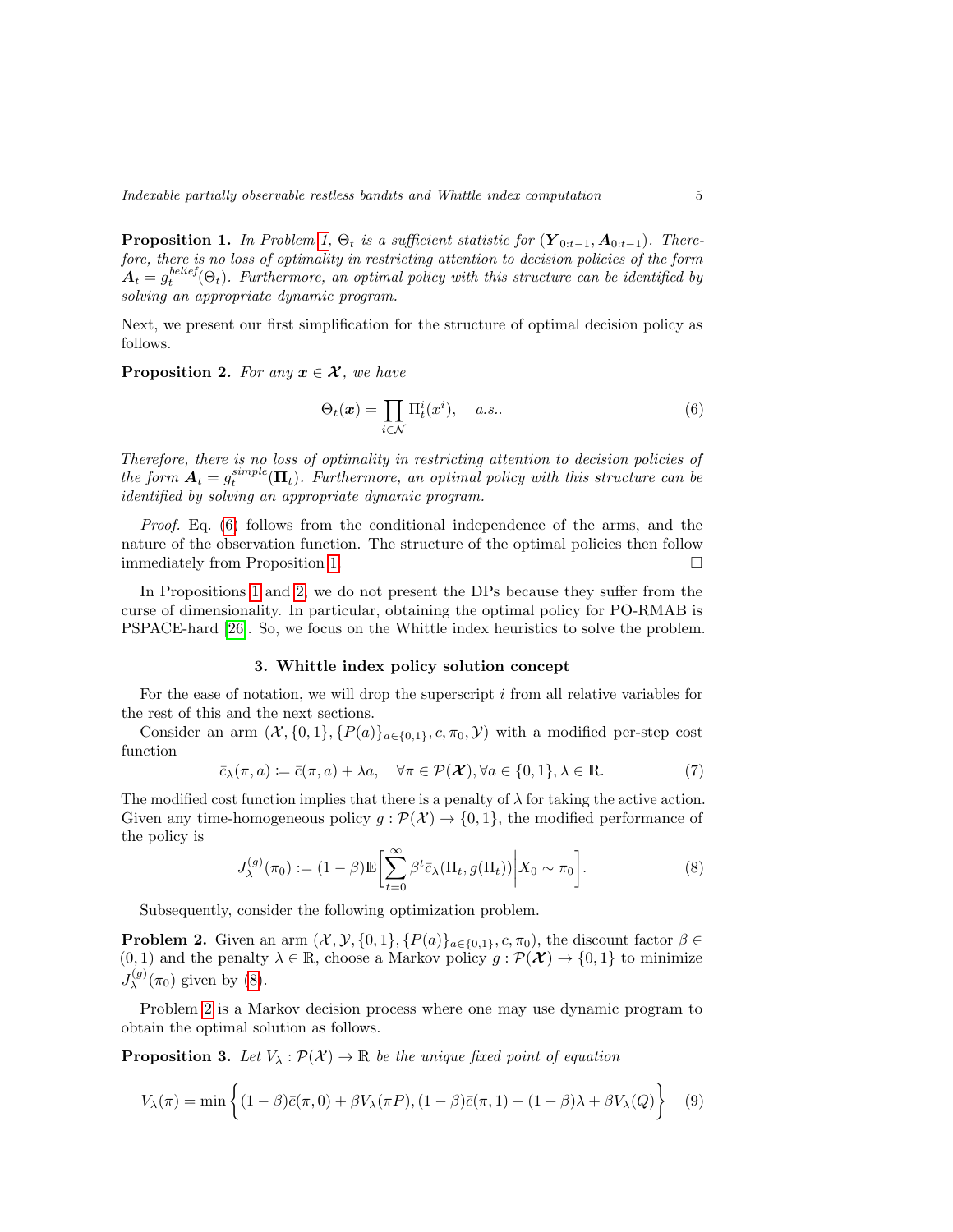for Model A and the unique fixed point of equation

$$
V_{\lambda}(\pi) = \min \left\{ (1 - \beta)\bar{c}(\pi, 0) + \beta V_{\lambda}(\pi P), (1 - \beta)\bar{c}(\pi, 0) + \beta \sum_{x \in \mathcal{X}} Q_x V_{\lambda}(\delta_x) \right\} \tag{10}
$$

for Model B. Let  $g_{\lambda}(\pi)$  denote the argmin of the right hand side of [\(9\)](#page-4-5) for Model A and the arg min of the right hand side of [\(10\)](#page-5-1) for Model B. We set  $g_{\lambda}(\pi) = 1$  if the two argument inside min $\{\cdot,\cdot\}$  are equal. Then, the time-homogeneous policy  $g_{\lambda}$  is optimal for Problem [2.](#page-4-4)

*Proof.* The result follows immediately from Markov decision theory [\[27\]](#page-22-13).  $\Box$ 

Finally, we present the following definitions.

**Definition 1.** (*Passive Set.*) Given penalty  $\lambda$ , define the passive set  $\mathcal{W}_{\lambda}$  as the set of states where passive action is optimal for the modified arm, i.e.,

<span id="page-5-1"></span>
$$
\mathcal{W}_{\lambda} := \{ \pi \in \Pi : g_{\lambda}(\pi) = 0 \}.
$$

**Definition 2.** (*Indexability.*) an arm is indexable if  $W_{\lambda}$  is weakly increasing in  $\lambda$ , i.e., for any  $\lambda_1, \lambda_2 \in \mathbb{R}$ ,

$$
\lambda_1 \leq \lambda_2 \implies \mathcal{W}_{\lambda_1} \subseteq \mathcal{W}_{\lambda_2}.
$$

A restless multi-armed bandit problem is indexable if all  $n$  arms are indexable.

**Definition 3.** (*Whittle index.*) The Whittle index of the state x of an arm is the smallest value of  $\lambda$  for which state  $\pi$  is part of the passive set  $\mathcal{W}_{\lambda}$ , i.e.,

$$
w(\pi) = \inf \{ \lambda \in \mathbb{R} : x \in \mathcal{W}_{\lambda} \}.
$$

Equivalently, the Whittle index  $w(\pi)$  is the smallest value of  $\lambda$  for which the optimal policy is indifferent between the active action and passive action when the belief state of the arm is  $\pi$ .

The Whittle index policy is as follows: At each time step, select m arms which are in states with the highest indices. The Whittle index policy is easy to implement and efficient to compute but it may not be optimal. As mentioned earlier, Whittle index is optimal in certain cases [\[12,](#page-21-4) [21,](#page-22-5) [22,](#page-22-6) [34\]](#page-23-3) and performs close to optimal for many other cases  $[5, 6, 10, 14, 15, 25]$  $[5, 6, 10, 14, 15, 25]$  $[5, 6, 10, 14, 15, 25]$  $[5, 6, 10, 14, 15, 25]$  $[5, 6, 10, 14, 15, 25]$  $[5, 6, 10, 14, 15, 25]$ .

#### <span id="page-5-0"></span>4. Indexability and the corresponding Whittle index for models A and B

Given an arm, let  $\Sigma$  denote the family of all stopping times with respect to the natural filtration associated with  $\{\Pi_t\}_{t>0}$ . For any stopping time  $\tau \in \Sigma$  and an initial belief state  $\pi \in \Pi$ , define

<span id="page-5-2"></span>
$$
L(\pi, \tau) := \mathbb{E}\bigg[\sum_{t=0}^{\tau-1} \beta^t \bar{c}(\Pi_t, 0) + \beta^\tau \bar{c}(\Pi_\tau, 1) \mid \Pi_0 = \pi\bigg],
$$
  

$$
B(\pi, \tau) := \mathbb{E}[\beta^\tau | \Pi_0 = \pi].
$$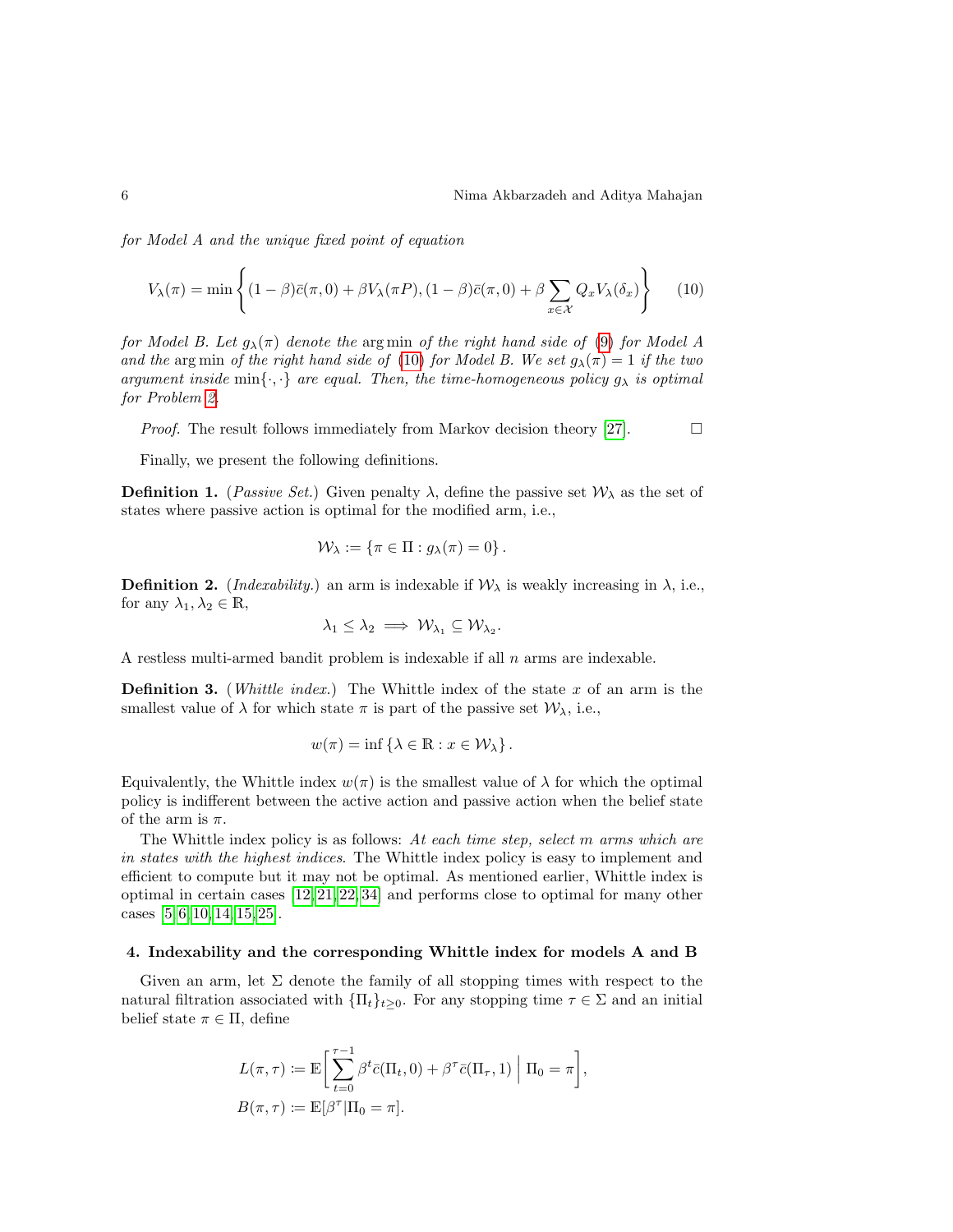**Theorem 1.** The PO-RMAB for model A and B is indexable. In particular, each arm is indexable and the Whittle index is given by

$$
w(\pi) = \inf \{ \lambda \in \mathbb{R} : G(\pi) < W_{\lambda} \},
$$

where

$$
G(\pi) := (1 - \beta) \inf_{\tau \in \Sigma} \frac{L(\pi, \tau) - \bar{c}(\pi, 1)}{1 - B(\pi, \tau)},
$$
\n(11)

$$
W_{\lambda} := \lambda + \beta V_1^{\text{next}} \tag{12}
$$

where  $V_1^{\text{next}} = V_\lambda(Q)$  for model A and  $V_1^{\text{next}} = \sum_{x \in \mathcal{X}} Q_x V_\lambda(\delta_x)$  for model B.

*Proof.* First, we assert that  $V_\lambda(\pi)$  and  $W_\lambda$  are strictly increasing in  $\lambda$  for any  $\pi \in \Pi$ which hold due to the fact that  $\bar{c}_{\lambda}(\pi, a)$  is increasing in  $\lambda, \pi \in \Pi$  and  $a \in \{0, 1\}.$ From [\[5,](#page-21-5) Lemma 2], we know that the passive set

<span id="page-6-1"></span>
$$
\mathcal{W}_{\lambda} = \{ \pi \in \Pi : G(\pi) < W_{\lambda} \} \,. \tag{13}
$$

Note that  $G(\pi)$  does not depend on  $\lambda$  while we showed that  $\mathcal{W}_{\lambda}$  is strictly increasing in  $\lambda$ . Hence,  $\Pi_{\lambda}$  is increasing in  $\lambda$ . Thus arm *i* is indexable. The expression for the Whittle index in the Theorem [1](#page-5-2) follows immediately from  $(13)$ .  $\Box$ 

### 5. Whittle index computation

<span id="page-6-0"></span>Computing the Whittle index using the belief state representation is intractable in general. Inspired by the approach taken in [\[31\]](#page-23-5), we introduce a new information state which is equivalent to the belief state.

### 5.1. Information state

<span id="page-6-3"></span>For models A and B, define  $\mathcal{R}_A = \{QP^k : k \in \mathbb{Z}_{\geq 0}\}, \ \mathcal{R}_B = \{\delta_s P^k : s \in \mathcal{X}, k \in \mathbb{Z}_{\geq 0}\}$  $\mathbb{Z}_{\geq 0}$ .

**Assumption 1.** For model A,  $\pi_0 \in \mathcal{R}_A$  and for model B,  $\pi_0 \in \mathcal{R}_B$ .

For model A, define a process  $\{K_t\}_{t>0}$  as follows. The initial state  $k_0$  is such that  $\pi_0 = QP^{k_0}$  and for  $t > 0$ ,  $K_t$  is given by

<span id="page-6-2"></span>
$$
K_t = \begin{cases} 0, & \text{if } A_{t-1} = 1 \\ K_{t-1} + 1, & \text{if } A_{t-1} = 0. \end{cases} \tag{14}
$$

Similarly, for model B, define a process  $\{S_t, K_t\}_{t\geq 0}$  as follows. The initial state  $(s_0, k_0)$  is such that  $\pi_0 = \delta_{s_0} P^{k_0}$  and for  $t > 0$ ,  $K_t$  evolves according to [\(14\)](#page-6-2) and  $S_t$ evolves according to

<span id="page-6-4"></span>
$$
S_t = \begin{cases} X_{t-1} \text{ where } X_{t-1} \sim Q, & \text{if } A_{t-1} = 1\\ S_{t-1}, & \text{if } A_{t-1} = 0. \end{cases}
$$
 (15)

<span id="page-6-5"></span>Note that once the first observation has been taken in both models,  $K_t$  denotes the time elapsed since the last observation of arm i and, in addition in model B,  $S_t$  denotes the last observed states of arm i. Let  $S_t \coloneqq (S_t^1, \dots S_t^n)$  and  $\mathbf{K}_t \coloneqq (K_t^1, \dots K_t^n)$ . The relation between the belief state  $\Pi_t$  and variables  $S_t$  and  $K_t$  is characterized in the following lemma.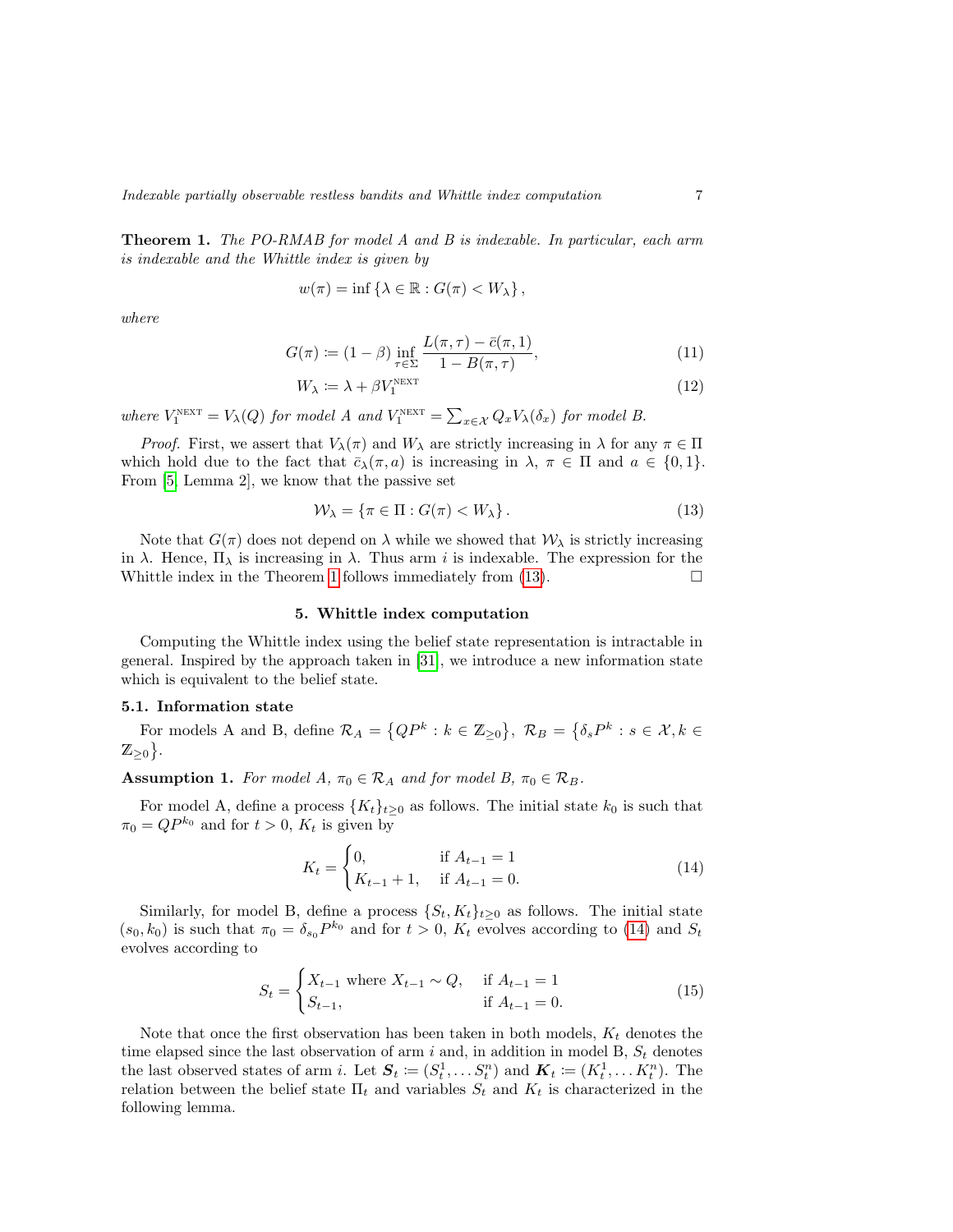

FIGURE 1: Belief state dynamics for a 3-state arm i in the simplex  $\mathcal{P}(\{1, 2, 3\})$ . Dashed arrows show a sample realizations of the belief state evolution under  $A_t = 0$  for three time steps and the solid arrow shows a sample realization of the belief state evolution under  $A_t = 1$ .

Lemma 1. The following statements hold under Assumption [1:](#page-6-3)

- For model A, for any  $i \in \mathcal{N}$  and any t,  $\Pi_t \in \mathcal{R}_A$ . In particular,  $\Pi_t = QP^{K_t}$ .
- For model B, for any  $i \in \mathcal{N}$  and any  $t, \Pi_t \in \mathcal{R}_B$ . In particular,  $\Pi_t = \delta_{S_t} P^{K_t}$ .

*Proof.* The results immediately follow from  $(4)$ - $(5)$  and  $(14)$ - $(15)$ .

For model A, the expected per-step cost at time  $t$  may be written as

<span id="page-7-0"></span>
$$
\bar{c}(K_t, A_t) := \bar{c}((QP)^{K_t}, A_t) = \sum_{x \in \mathcal{X}} [(QP)^{K_t}]_{x} c(x, A_t).
$$
\n(16)

and the total expected per-step cost incurred at time t may be written as  $\bar{c}(K_t, A_t) :=$  $\sum_{i=1}^n \bar{c}(K_t, A_t).$ 

Similarly, for model B, the expected per-step cost at time  $t$  may be written as

<span id="page-7-2"></span><span id="page-7-1"></span>
$$
\bar{c}(S_t, K_t, A_t) \coloneqq \bar{c}(\delta_{S_t} P^{K_t}, A_t) = \sum_{x \in \mathcal{X}} [\delta_{S_t} P^{K_t}]_x c(x, A_t). \tag{17}
$$

and the total expected per-step cost incurred at time  $t$  may be written as  $\bar{\bm{c}}(\bm{S}_t, \bm{K}_t, \bm{A}_t) \coloneqq$  $\sum_{i=1}^n \bar{c}(S_t, K_t, A_t).$ 

**Proposition 4.** In Problem [1,](#page-3-1) there is no loss of optimality in restricting attention to decision policies of the form  $A_t = g_t^{info}(K_t)$  for model A and of the form  $A_t =$  $g_t^{info}(\boldsymbol{S}_t, \boldsymbol{K}_t)$  for model B.

*Proof.* This result immediately follows from Lemma [1,](#page-6-5) [\(16\)](#page-7-0) and [\(17\)](#page-7-1).  $\Box$ 

Next, consider the following assumption on the per-step cost function.

Assumption 2. Let  $c(x, a) = (1 - a)\phi(x) + a\rho(x)$  where  $\phi : \mathcal{X} \to [0, \phi_{\text{max}}]$  and  $\rho: \mathcal{X} \to [0, \rho_{\text{max}})$  are increasing functions in X and  $c(x, a)$  is submodular in  $(x, a)$ .

Under Assumption [2,](#page-7-2) we derive structural properties of the optimal policies for models A and B. Then, we show how the performance measure can be decomposed and computed. Next, we apply a finite state approximation to restrict the set of possible information states and make the computations feasible, and ultimately, we provide the Whittle index formula for model A and present an adaptive greedy algorithm to compute the Whittle indices for model B.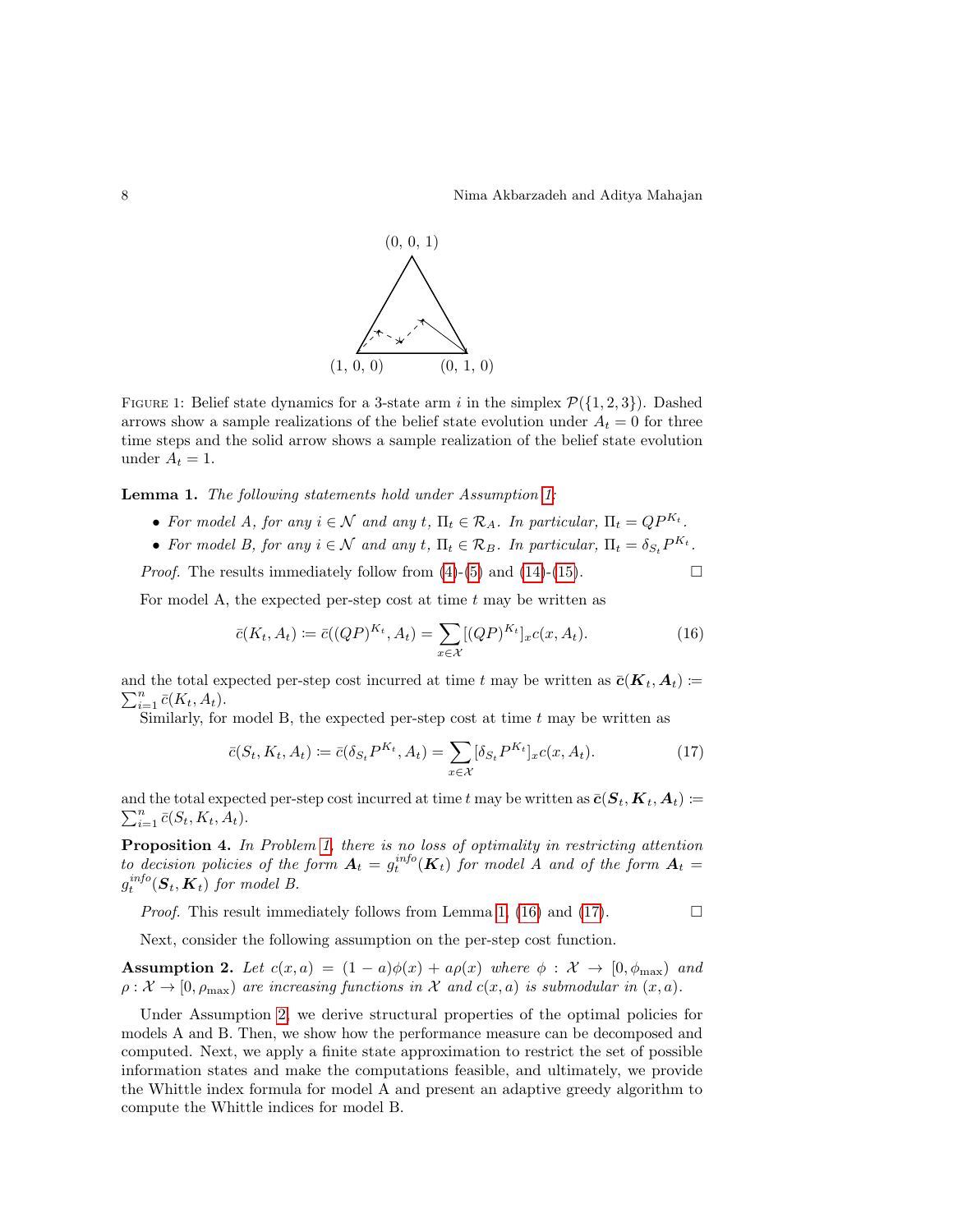### 5.2. Structural properties of the optimal policy

In the following theorem, we show that the optimal policy for model A has a threshold structure and the optimal policy for model B has a threshold structure with respect to the second dimension of the information state.

Theorem 2. Under Assumption [2,](#page-7-2) the following statements hold:

1. In model A, for any  $\lambda \in \mathbb{R}$ , the optimal policy  $g_{\lambda}^{A}(k)$  is a threshold policy, i.e., there exists a threshold  $\theta_{\lambda}^A \in \mathbb{Z}_{\geq -1}$  such that

<span id="page-8-1"></span>
$$
g_{\lambda}^{A}(k) = \begin{cases} 0, & k < \theta_{\lambda}^{A} \\ 1, & otherwise. \end{cases}
$$

2. In model B, for any  $\lambda \in \mathbb{R}$ , the optimal policy  $g_{\lambda}^{B}(s,k)$  is a threshold policy with respect to k for every  $s \in \mathcal{X}$ , i.e., there exists a threshold  $\theta_{s,\lambda}^B \in \mathbb{Z}_{\ge-1}$  for each  $s \in \mathcal{X}$  such that

<span id="page-8-0"></span>
$$
g_{\lambda}^{B}(s,k) = \begin{cases} 0, & k < \theta_{s,\lambda}^{B} \\ 1, & \text{otherwise.} \end{cases}
$$

We use  $\boldsymbol{\theta}^B$  to denote the vector  $(\theta_s^B)_{s \in \mathcal{X}}$ .

### 5.3. Performance of threshold based policies

We simplify the notation and denote the policy corresponding to thresholds  $\theta^A$  and  $\boldsymbol{\theta}^B$  instead of  $g^{(\theta^A)}$  and  $g^{(\boldsymbol{\theta}^B)}$ .

**Model A** Let  $J_{\lambda}^{(\theta^A)}$  $\lambda^{(\theta^A)}(k)$  be the total discounted cost incurred under policy  $g^{(\theta^A)}$  with penalty  $\lambda$  when the initial state is k, i.e.,

$$
J_{\lambda}^{(\theta^A)}(k) := (1 - \beta) \mathbb{E} \bigg[ \sum_{t=0}^{\infty} \beta^t \bar{c}_{\lambda}(K_t, g^{(\theta^A)}(K_t)) \mid K_0 = k \bigg] =: D^{(\theta^A)}(k) + \lambda N^{(\theta^A)}(k), \tag{18}
$$

where

$$
D^{(\theta^A)}(k) := (1 - \beta) \mathbb{E} \left[ \sum_{t=0}^{\infty} \beta^t c(K_t, g^{(\theta^A)}(K_t)) \middle| K_0 = k \right],
$$
  

$$
N^{(\theta^A)}(k) := (1 - \beta) \mathbb{E} \left[ \sum_{t=0}^{\infty} \beta^t g^{(\theta^A)}(K_t) \middle| K_0 = k \right].
$$

 $D^{(\theta^A)}(k)$  represents the expected total discounted cost while  $N^{(\theta^A)}(k)$  represents the expected number of times active action is selected under policy  $g^{(\theta^A)}$  starting from the initial information state k.

We will show (see Theorem [7\)](#page-11-0) that the Whittle index for model A can be computed as a function of  $D^{(\theta^A)}(k)$  and  $N^{(\theta^A)}(k)$ . First, we present a method to compute these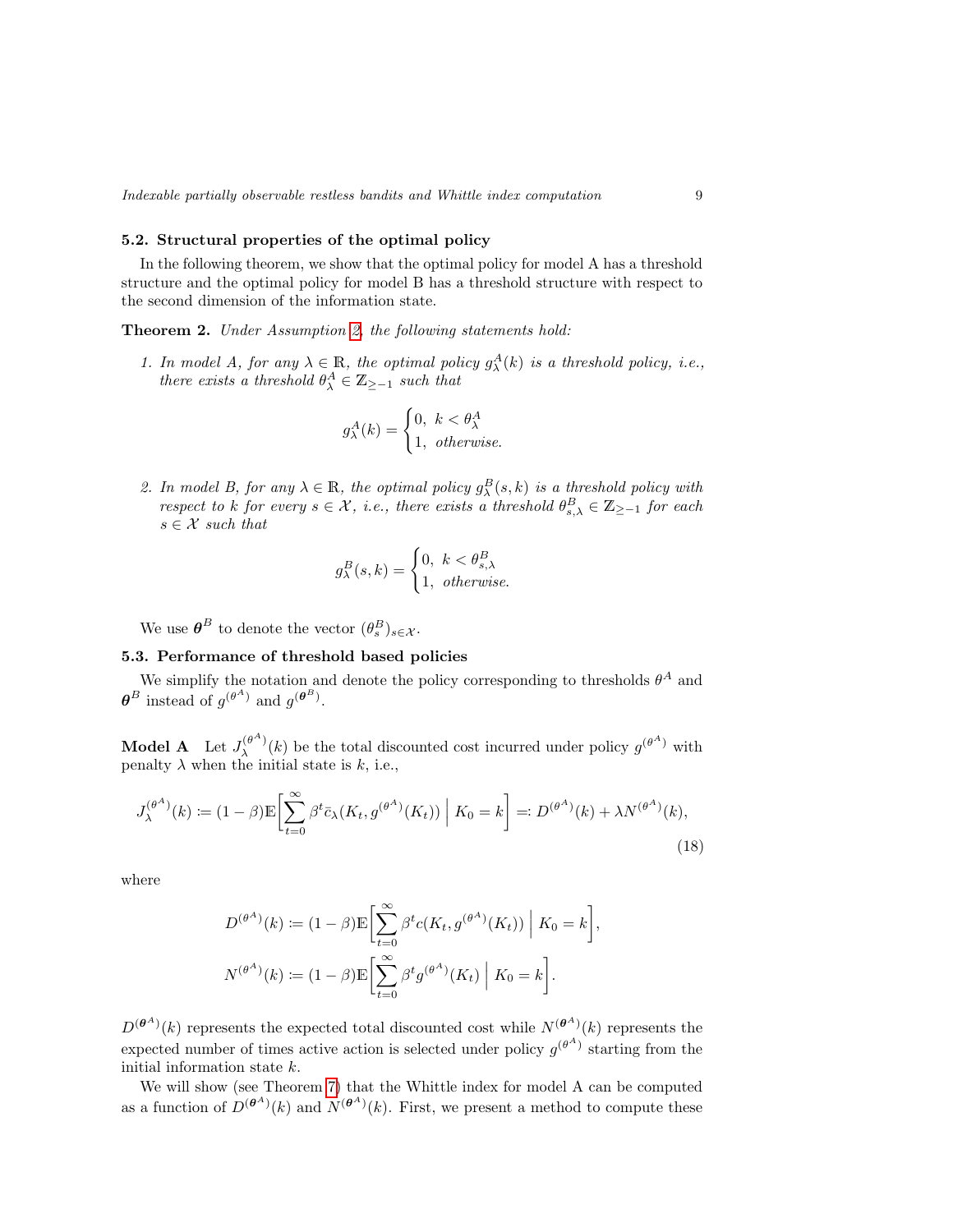two variables. Let

$$
L^{(\theta^A)}(k) := (1 - \beta) \sum_{t=k}^{\theta^A - 1} \beta^{t-k} \bar{c}(t, 0) + (1 - \beta) \beta^{\theta^A - k} \bar{c}(\theta^A, 1)
$$

$$
M^{(\theta^A)}(k) := (1 - \beta) \beta^{\theta^A - k}
$$

where  $L^{(\theta^A)}(k)$  and  $M^{(\theta^A)}(k)$  denote the expected discounted cost and time starting from information state k until reaching threshold  $\theta^A$ , respectively.

**Theorem 3.** For any  $k \in \mathbb{Z}_{\geq 0}$ , we have

<span id="page-9-0"></span>
$$
D^{(\theta^A)}(k) = L^{(\theta^A)}(k) + \beta^{\theta^A - k + 1} \frac{L^{(\theta^A)}(0)}{1 - \beta^{\theta^A + 1}},
$$

$$
N^{(\theta^A)}(k) = M^{(\theta^A)}(k) + \beta^{\theta^A - k + 1} \frac{M^{(\theta^A)}(0)}{1 - \beta^{\theta^A + 1}}.
$$

**Model B** Let  $J_{\lambda}^{(\theta^B)}$  $\mathcal{L}_{\lambda}^{(\theta^B)}(s,k)$  be the total discounted cost incurred under policy  $g^{(\theta^B)}$ with penalty  $\lambda$  when the initial information state is  $(s, k)$ , i.e.,

$$
J_{\lambda}^{(\theta^B)}(s,k) = (1-\beta)\mathbb{E}\left[\sum_{t=0}^{\infty} \beta^t \bar{c}_{\lambda}(S_t, K_t, g^{(\theta^B)}(S_t, K_t)) \middle| (S_0, K_0) = (s,k)\right]
$$
  
=:  $D^{(\theta^B)}(s,k) + \lambda N^{(\theta^B)}(s,k),$  (19)

where

$$
D^{(\theta^B)}(s,k) := (1-\beta)\mathbb{E}\left[\sum_{t=0}^{\infty} \beta^t \bar{c}(S_t, K_t, g^{(\theta^B)}(S_t, K_t)) \middle| (S_0, K_0) = (s,k)\right],
$$
  

$$
N^{(\theta^B)}(s,k) := (1-\beta)\mathbb{E}\left[\sum_{t=0}^{\infty} \beta^t g^{(\theta^B)}(S_t, K_t) \middle| (S_0, K_0) = (s,k)\right].
$$

 $D^{(\theta^B)}(s,k)$  and  $N^{(\theta^B)}(s,k)$  have the same interpretations as the ones for model A. We will show (see Theorem [8\)](#page-12-1) that Whittle index for model B can be computed as a function of  $D^{(\theta^B)}(s,k)$  and  $N^{(\theta^B)}(s,k)$ . But first let's define vector  $J^{(\theta^B)}_{\lambda}$  $\chi^{(\theta^B)}(0) = (J_\lambda^{(\theta^B)}$  $\lambda^{(\mathbf{\sigma})}(1,0), \ldots,$  $J_{\lambda}^{(\boldsymbol{\theta}^B)}$  $\mathcal{N}^{(\theta^B)}(\mathcal{X}^1_{\mathcal{N}},0)$  and vectors  $\mathcal{D}^{(\theta^B)}(0)$  and  $\mathcal{N}^{(\theta^B)}(0)$  in a similar manner. Then, from  $(18), J_\lambda^{(\theta^B)}$  $(18), J_\lambda^{(\theta^B)}$  $\mathcal{L}_{\lambda}^{(\theta^{B})}(0) = \mathbf{D}^{(\theta^{B})}(0) + \lambda \mathbf{N}^{(\theta^{B})}(0)$ . Let's also define

$$
L^{(\theta^B)}(s,k) := (1 - \beta) \sum_{t=k}^{\theta_s^B - 1} \beta^{t-k} \bar{c}(s,t,0) + (1 - \beta) \beta^{\theta_s^B - k} \bar{c}(s, \theta_s^B, 1),
$$
  

$$
M^{(\theta^B)}(s,k) := (1 - \beta) \beta^{\theta_s^B - k}.
$$

<span id="page-9-1"></span>Let  $\mathbf{L}^{(\theta^B)}(0) = (L^{(\theta^B)}(1,0), \ldots, L^{(\theta^B)}(|\mathcal{X}|,0))$  and  $\mathbf{M}^{(\theta^B)}(0) = (M^{(\theta^B)}(1,0), \ldots, M^{(\theta^B)}(|\mathcal{X}|,0)).$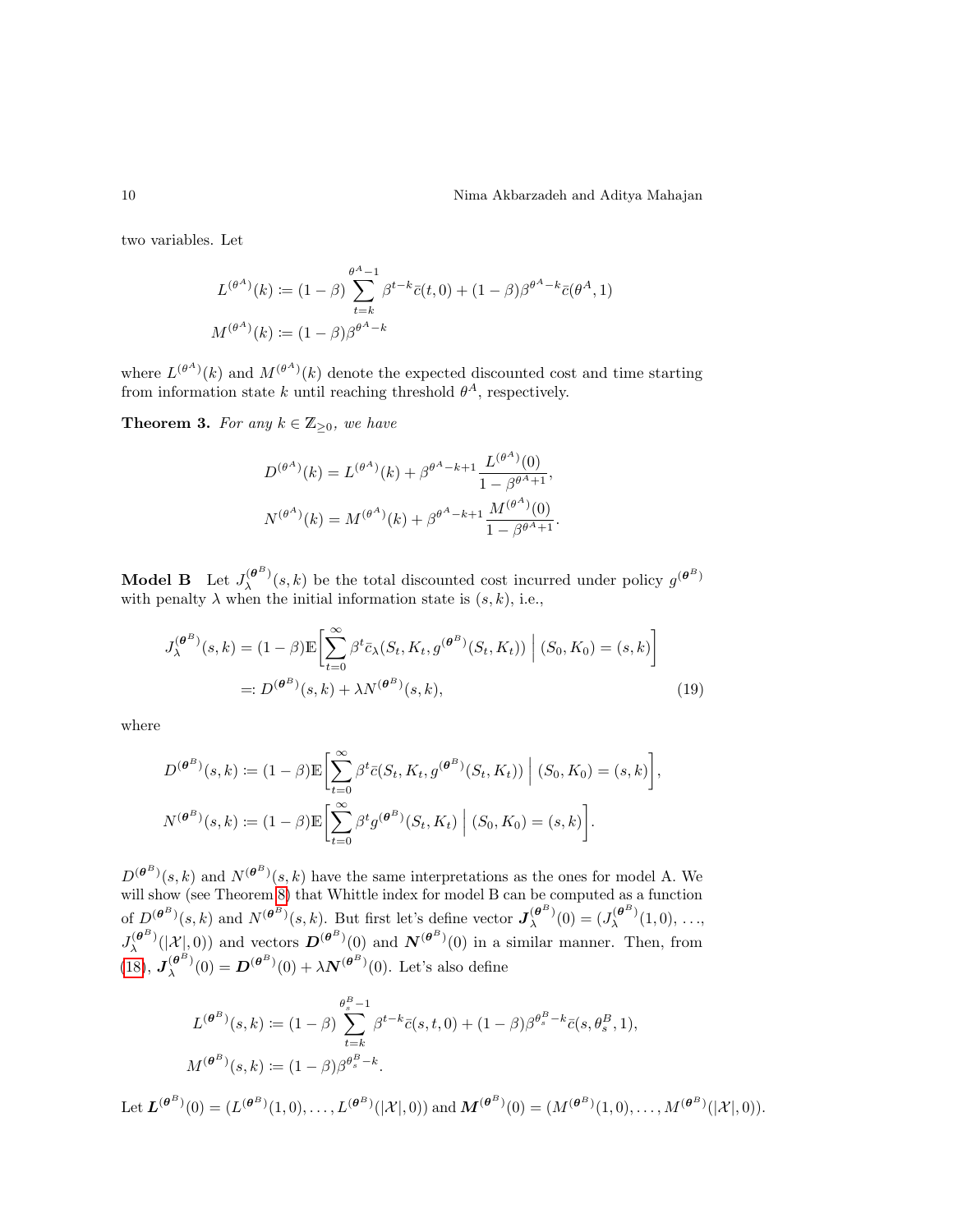**Theorem 4.** For any  $(s, k) \in \mathcal{X} \times \mathbb{Z}_{\geq 0}$ , we have

$$
D^{(\theta^{B})}(s,k) = L^{(\theta^{B})}(s,k) + \beta^{\theta^{B}_{s}-k+1} \sum_{r \in \mathcal{X}} Q_{r} D^{(\theta^{B})}(r,0),
$$
  

$$
N^{(\theta^{B})}(s,k) = M^{(\theta^{B})}(s,k) + \beta^{\theta^{B}_{s}-k+1} \sum_{r \in \mathcal{X}} Q_{r} N^{(\theta^{B})}(r,0).
$$

Let  $Z^{(\theta^B)}$  be a  $|\mathcal{X}| \times |\mathcal{X}|$  matrix where  $Z_{sr}^{(\theta^B)} = \beta^{\theta_s^B + 1} Q_r$ , for any  $s, r \in \mathcal{X}$ . Then,

$$
D^{(\theta^B)}(0) = (I - Z^{(\theta^B)})^{-1} L^{(\theta^B)}(0),
$$
  

$$
N^{(\theta^B)}(0) = (I - Z^{(\theta^B)})^{-1} M^{(\theta^B)}(0).
$$

### 5.4. Finite state approximation

For computing Whittle index, we provide a finite state approximation of Proposition [3](#page-4-6) for models A and B. Essentially, we truncate the countable set of possible information state  $K_t$  to a finite set and provide the approximation bound on the optimal value function for each of the models.

**Theorem 5.** (Model A.) Given  $\ell \in \mathbb{N}$ , let  $\mathbb{N}_{\ell} := \{0, \ldots, \ell\}$  and  $V_{\ell, \lambda} : \mathbb{N}_{\ell} \to \mathbb{R}$  be the unique fixed point of equation

<span id="page-10-0"></span>
$$
V_{\ell,\lambda}(k) = \min_{a \in \{0,1\}} H_{\ell,\lambda}(k,a), \ \hat{g}_{\ell,\lambda}(k) = \operatorname*{arg\,min}_{a \in \{0,1\}} H_{\ell,\lambda}(k,a)
$$

where

$$
H_{\ell,\lambda}(k,0) = (1-\beta)\bar{c}(k,0) + \beta V_{\lambda}(\max\{k+1,\ell\}),
$$
  
\n
$$
H_{\ell,\lambda}(k,1) = (1-\beta)\bar{c}(k,1) + (1-\beta)\lambda + \beta V_{\ell,\lambda}(0).
$$

We set  $\hat{g}_{\ell,\lambda}(k) = 1$  if  $H_{\ell,\lambda}(k,0) = H_{\ell,\lambda}(k,1)$ . Then, we have the following: (i) For any  $0 \leq k \leq \ell$ , we have

$$
|V_{\lambda}(k) - V_{\ell,\lambda}(k)| \leq \frac{\beta^{\ell-k+1} \operatorname{span}(c_{\lambda})}{1 - \beta}.
$$

(ii) For all  $k \in \mathbb{Z}_{\geq 0}$ ,  $\lim_{\ell \to \infty} V_{\ell,\lambda}(k) = V_{\lambda}(k)$ . Moreover, let  $\hat{g}_{\lambda}^{*}(\cdot)$  be any limit point of  $\{\hat{g}_{\ell,\lambda}(\cdot)\}_{\ell\geq 1}$ . Then, the policy  $\hat{g}_{\lambda}^*(\cdot)$  is optimal for Problem [2.](#page-4-4)

<span id="page-10-1"></span>**Theorem 6.** (Model B.) Given  $\ell \in \mathbb{N}$ , let  $\mathbb{N}_{\ell} := \{0, \ldots, \ell\}$  and  $V_{\ell, \lambda} : \mathcal{X} \times \mathbb{N}_{\ell} \to \mathbb{R}$  be the unique fixed point of equation

$$
V_{\ell,\lambda}(s,k) = \min_{a \in \{0,1\}} H_{\ell,\lambda}(s,k,a), \ \hat{g}_{\ell,\lambda}(s,k) = \operatorname*{arg\,min}_{a \in \{0,1\}} H_{\ell,\lambda}(s,k,a)
$$

where

$$
H_{\ell,\lambda}(s,k,0) = (1-\beta)\bar{c}(s,k,0) + \beta V_{\lambda}(s,\max\{k+1,\ell\}),
$$
  
\n
$$
H_{\ell,\lambda}(s,k,1) = (1-\beta)\bar{c}(s,k,1) + (1-\beta)\lambda + \beta \sum_{x' \in \tilde{X}} Q_{x'} V_{\ell,\lambda}(x',0).
$$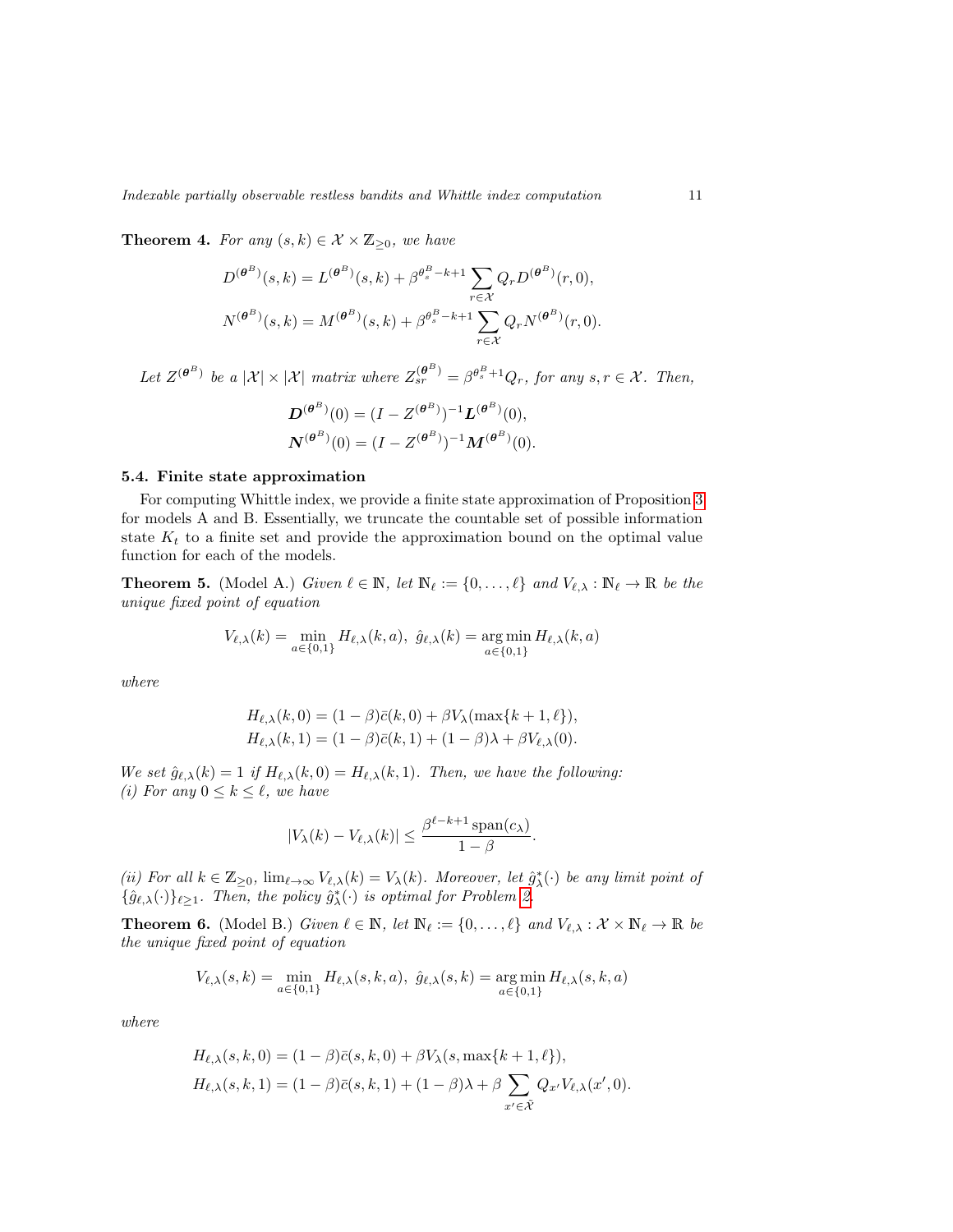We set  $\hat{g}_{\ell,\lambda}(s,k) = 1$  if  $H_{\ell,\lambda}(s,k,0) = H_{\ell,\lambda}(s,k,1)$ . Then, we have the following: (i) For any  $0 \leq k \leq \ell$ ,

$$
|V_{\lambda}(s,k) - V_{\ell,\lambda}(s,k)| \leq \frac{\beta^{\ell-k+1} \operatorname{span}(c_{\lambda})}{1-\beta}, \forall s \in \mathcal{X}.
$$

(ii) For all  $(s,k) \in \mathcal{X} \times \mathbb{Z}_{\geq 0}$ ,  $\lim_{\ell \to \infty} V_{\ell,\lambda}(s,k) = V_{\lambda}(s,k)$ . Let  $\hat{g}_{\lambda}^{*}(\cdot,\cdot)$  be any limit point of  $\{\hat{g}_{\ell,\lambda}(\cdot,\cdot)\}_{\ell\geq 1}$ . Then, the policy  $\hat{g}_{\lambda}^{*}(\cdot,\cdot)$  is optimal for Problem [2.](#page-4-4)

Due to Theorems [5](#page-10-0) and [6,](#page-10-1) we can restrict the countable part of the information state to a finite set,  $\mathbb{N}_{\ell}$ .

### 5.5. Whittle index

Next, we derive a closed form expression to compute the Whittle index for model A and provide an efficient algorithm to compute the Whittle index for model B.

5.5.1. Whittle index formula for model A. For model A, we obtain the Whittle index formula based on the two variables  $D^{(\theta^A)}(\cdot)$  and  $N^{(\theta^A)}(\cdot)$  as follows.

**Theorem 7.** Let  $\Lambda_k^A = \{k_0 \in \{0, 1, ..., (\ell + 1) - 1\} : N^{(k)}(k_0) \neq N^{(k+1)}(k_0)\}$ . Then, under Assumption [2,](#page-7-2)  $\Lambda_k^A \neq \emptyset$  and for any  $k_0 \in \Lambda_k^A$ , the Whittle index of model A at information state  $k \in \mathbb{N}_{\ell}$  is

<span id="page-11-0"></span>
$$
w^{A}(k) = \min_{k_0 \in \Lambda_k^A} \frac{D^{(k+1)}(k_0) - D^{(k)}(k_0)}{N^{(k)}(k_0) - N^{(k+1)}(k_0)}.
$$
\n(20)

*Proof.* Since model A is a restart model, the result follows from [\[3,](#page-21-11) Lemma 4].  $\square$ 

Theorem [7](#page-11-0) gives us a closed-form expression to compute the Whittle index for model A.

5.5.2. Modified adaptive greedy algorithm for model B. Let  $B = |\mathcal{X}|(\ell+1)$  and  $B_D(\leq B)$ denote the number of distinct Whittle indices. Let  $\Lambda^* = {\lambda_0, \lambda_1, ..., \lambda_{B_D}}$  where  $\lambda_1 < \lambda_2 < \ldots < \lambda_{B_D}$  denote the sorted distinct Whittle indices with  $\lambda_0 = -\infty$ . Let  $\mathcal{W}_b := \{(s, k) \in \mathcal{X} \times \mathbb{N}_{\ell} : w(s, k) \leq \lambda_b\}.$  For any subset  $\mathcal{S} \subseteq \mathcal{X} \times \mathbb{N}_{\ell}$ , define the policy  $\bar{g}^{(\mathcal{S})}: \mathcal{X} \times \mathbb{N}_{\ell} \to \{0,1\}$  as

$$
\bar{g}^{(\mathcal{X})}(s,k) = \begin{cases} 0, & \text{if } (s,k) \in \mathcal{S} \\ 1, & \text{if } (s,k) \in (\mathcal{X} \times \mathbb{N}_{\ell}) \backslash \mathcal{S}. \end{cases}
$$

Given  $W_b$ , define  $\Phi_b = \{(s, k) \in (\mathcal{X} \times \mathbb{N}_{\ell}) \setminus \mathcal{W}_b : (s, \max\{0, k-1\}) \in \mathcal{W}_b\}$  and  $\Gamma_{b+1} = \mathcal{W}_{b+1} \backslash \mathcal{W}_b$ . Additionally, for any  $b \in \{0, \ldots, B_D - 1\}$ , and all states  $y \in \Phi_b$ , define  $h_b = \bar{g}^{(\mathcal{W}_b)}$ ,  $h_{b,y} = \bar{g}^{(\mathcal{W}_b \cup \{y\})}$  and  $\Lambda_{b,y} = \{(x,k) \in (\mathcal{X} \times \mathbb{N}_{\ell}) : N^{(h_b)}(x,k) \neq \emptyset\}$  $N^{(h_{b,y})}(x,k)$ . Then, for all  $(x,k) \in \Lambda_{b,y}$ , define

<span id="page-11-1"></span>
$$
\mu_{b,y}(x,k) = \frac{D^{(h_{b,y})}(x,k) - D^{(h_b)}(x,k)}{N^{(h_b)}(x,k) - N^{(h_{b,y})}(x,k)}.\tag{21}
$$

<span id="page-11-2"></span>**Lemma 2.** For  $d \in \{0, \ldots, B_D - 1\}$ , we have the following:

1. For all  $y \in \Gamma_{b+1}$ , we have  $w(y) = \lambda_{b+1}$ .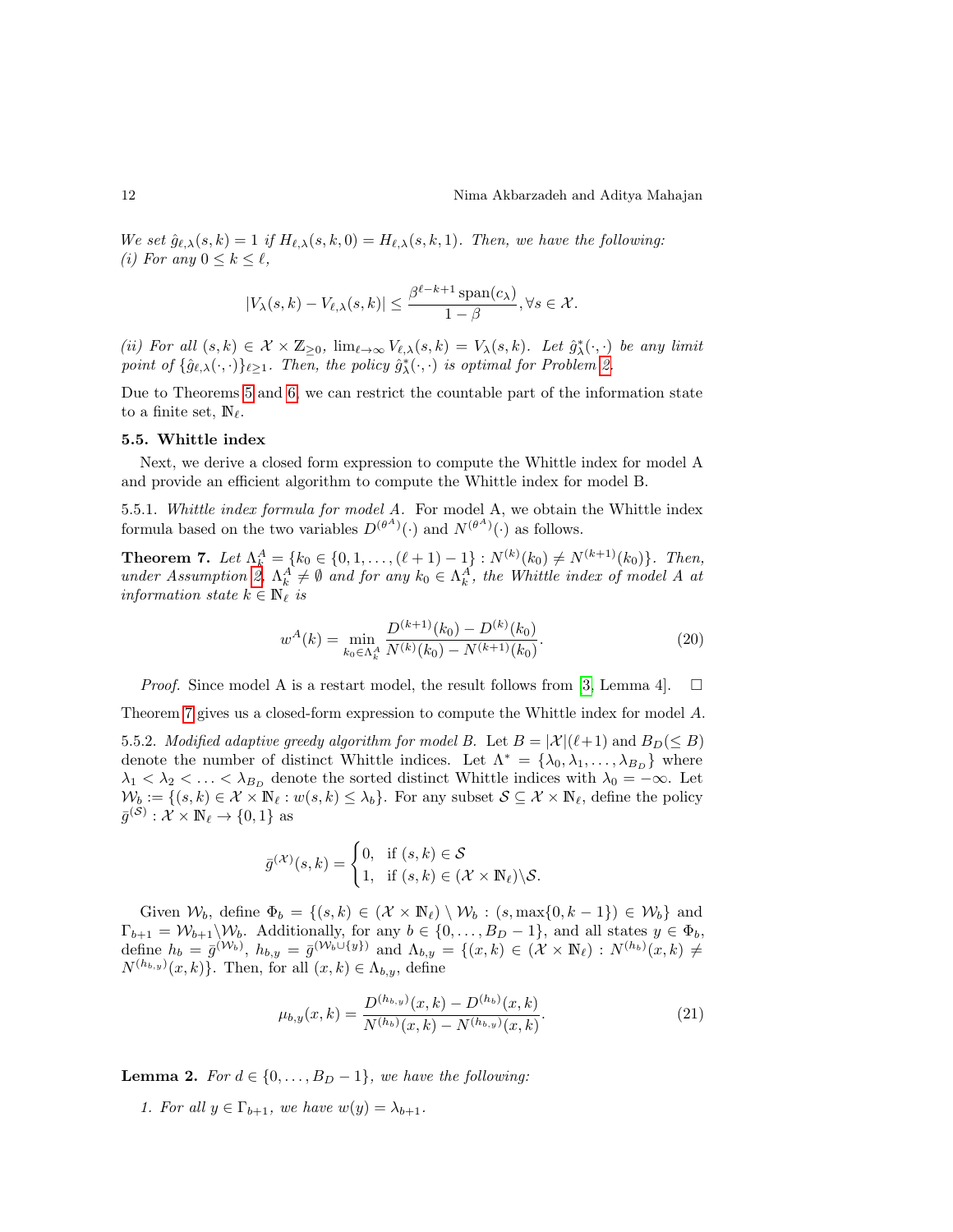Indexable partially observable restless bandits and Whittle index computation 13

Algorithm 1: Computing Whittle index of all information states of model B

input : RB  $(X, \{0, 1\}, P, Q, c, \rho)$ , discount factor  $\beta$ . Initialize  $b = 0$ ,  $\mathcal{W}_b = \emptyset$ . while  $\mathcal{W}_b\neq \mathcal{X}\times \mathbb{N}_\ell$  do Compute  $\Lambda_{b,y}$  and  $\mu_{b,y}(x)$  using  $(21)$ ,  $\forall y \in \Phi_b$ . Compute  $\mu_{b,y}^* = \min_{x \in \Lambda_{b,y}} \mu_{b,y}(x), \forall y \in \Phi_b$ . Compute  $\lambda_{b+1} = \min_{y \in \Phi_b} \mu_{b,y}^*$ . Compute  $\Gamma_{b+1} = \arg \min_{y \in \Phi_b} \mu_{b,y}^*$ . Set  $w(z) = \lambda_{b+1}$ ,  $\forall z \in \Gamma_{b+1}$ . Set  $\mathcal{W}_{b+1} = \mathcal{W}_b \cup \Gamma_{b+1}$ . Set  $b = b + 1$ .

<span id="page-12-2"></span>2. For all  $y \in \Phi_b$  and  $\lambda \in (\lambda_b, \lambda_{b+1}]$ , we have  $J_{\lambda}^{(h_{b,y})}(x) \geq J_{\lambda}^{(h_b)}(x)$  for all  $x \in \mathcal{X}$ with equality if and only if  $y \in W_{b+1} \backslash W_b$  and  $\lambda = \lambda_{b+1}$ .

Proof. The result follows from [\[3,](#page-21-11) Lemma 3]. The only difference is that since we know from Theorem [2](#page-8-1) that the optimal policy is a threshold policy with respect to the second dimension, we restrict to  $y \in \Phi_b$ .

<span id="page-12-1"></span>Theorem 8. The following properties hold:

- 1. For any  $y \in \Gamma_{b+1}$ , the set  $\Lambda_{b,y}$  is non-empty.
- 2. For any  $x \in \Lambda_{b,q}$ ,  $\mu_{b,q}(x) \geq \lambda_{b+1}$  with equality if and only if  $y \in \Gamma_{b+1}$ .

Proof. The result follows from [\[3,](#page-21-11) Theorem 2]. Similar to Lemma [2,](#page-11-2) we consider  $y \in \Phi_b$ .

By Theorem [8,](#page-12-1) we can find the Whittle indices iteratively. This approach is summarized in Algorithm [1.](#page-12-2) For a computationally-efficient implementation using the Sherman-Morrison formula, see [\[3,](#page-21-11) Algorithm 2].

### 6. Proof of Main Results

# <span id="page-12-0"></span>6.1. Proof of Theorem [2](#page-8-1)

Let  $\mu^1$  and  $\mu^2$  be two probability mass functions on totally ordered set  $\tilde{\mathcal{X}}$ . Then we say  $\mu^1$  stochastically dominates  $\mu^2$  if for all  $x \in \tilde{\mathcal{X}}, \sum_{z \in \tilde{\mathcal{X}}_{>x}} \mu_z^1 \ge \sum_{z \in \tilde{\mathcal{X}}_{>x}} \mu_z^2$ . Given two  $|\tilde{\mathcal{X}}| \times |\tilde{\mathcal{X}}|$  transition matrices M and N, we say M stochastically dominates N if each row of  $M$  stochastically dominates the corresponding  $N$ . A basic property of stochastic dominance is the following.

<span id="page-12-3"></span>**Lemma 3.** If  $M^1$  stochastically dominates  $M^2$  and c is an increasing function defined on  $\tilde{\mathcal{X}}$ , then for all  $x \in \tilde{\mathcal{X}}$ ,  $\sum_{y \in \tilde{\mathcal{X}}} M_{xy}^1 c(y) \ge \sum_{y \in \tilde{\mathcal{X}}} M_{xy}^2 c(y)$ .

*Proof.* This is an induction from [\[27,](#page-22-13) Lemma 4.7.2].  $\square$ 

Consider a fully-observable restless bandit process  $\{(\tilde{\mathcal{X}}, \{0,1\}, \{\tilde{P}, \tilde{Q}\}, \tilde{c}, \tilde{\pi}_0)\}\$  (note that  $Y$  is removed due to the observability assumption). According to [\[3\]](#page-21-11), we say a fully-observable restless bandit process is *stochastic monotone* if it satisfies the following conditions.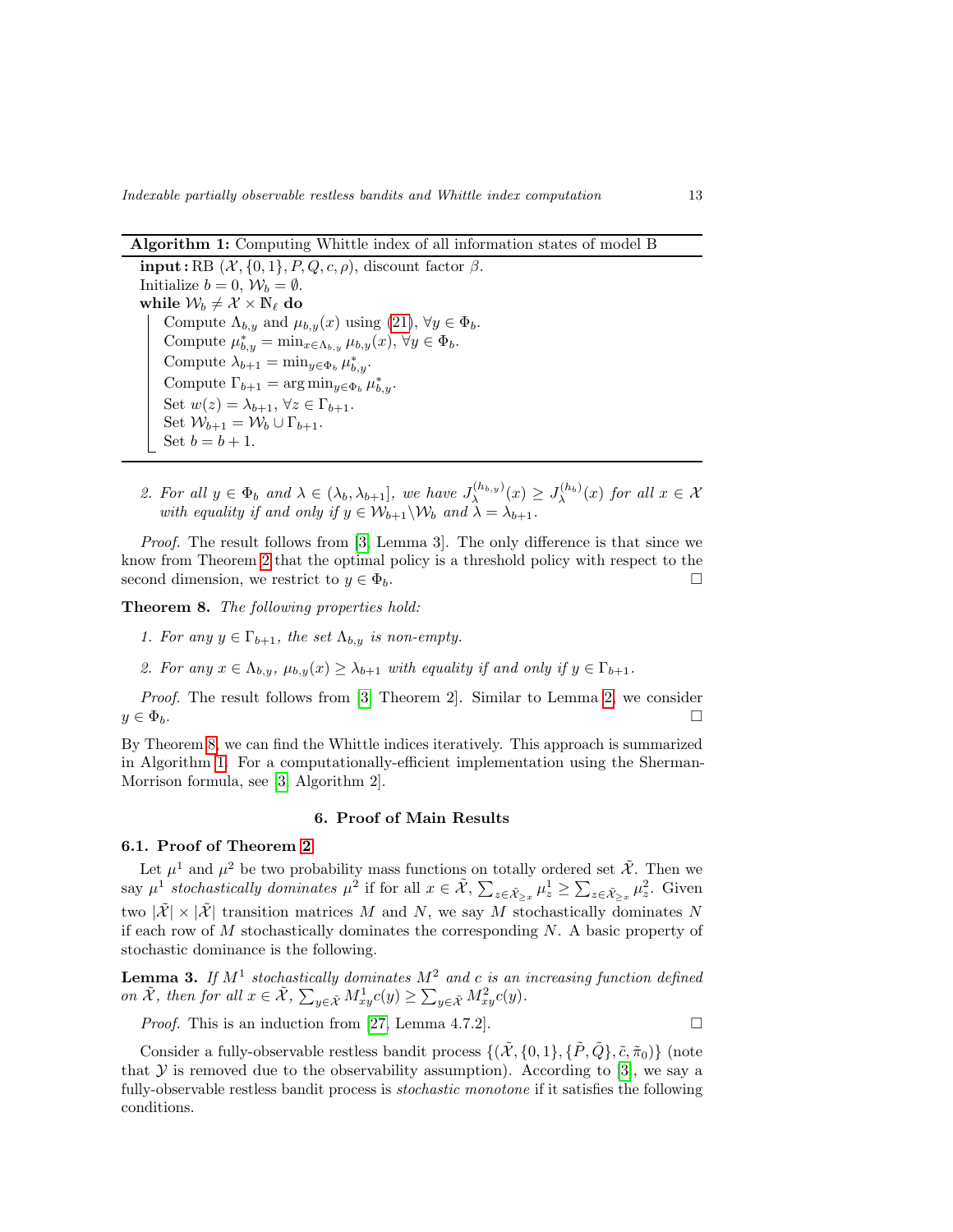- (D1)  $\tilde{P}$  and  $\tilde{Q}$  are stochastic monotone transition matrices.
- (D2) For any  $z \in \tilde{\mathcal{X}}, \sum_{w \in \tilde{\mathcal{X}}_{>z}} [\tilde{P} \tilde{Q}]_{xw}$  is non-decreasing in  $x \in \tilde{\mathcal{X}}$ .
- (D3) For any  $a \in \{0, 1\}$ ,  $\tilde{c}(x, a)$  is non-decreasing in x.
- (D4)  $\tilde{c}(x, a)$  is submodular in  $(x, a)$ .

The following is established in [\[3,](#page-21-11) Lemma 5].

**Proposition 5.** The optimal policy of a stochastic monotone fully-observable restless bandit process is a threshold policy denoted by  $\tilde{g}$ , which is a policy which takes passive action for states below a threshold denoted by  $\hat{\theta}$  and active action for the rest of the states, i.e.,

$$
\tilde{g} = \begin{cases} 0, \ x < \tilde{\theta} \\ 1, \ \ otherwise \end{cases}
$$

<span id="page-13-0"></span>.

6.1.1. Proof of Theorem [2,](#page-8-1) Part 1 We show that each machine in model A is a stochastic monotone fully-observable restless bandit process. Each condition of stochastic monotone fully-observable restless bandit process is presented and proven for model A below.

- (D1') The transition probability matrix under passive action for model A based on the information states is  $P_{xy}^A = \mathbb{I}_{\{y=x+1\}}$  and the transition probability matrix under active action for model A is  $Q_{xy}^A = \mathbb{I}_{\{y=0\}}$ . Thus,  $P^A$  and  $Q^A$  are stochastic monotone matrices.
- (D2') Since  $P^A$  is a stochastic monotone matrix and  $Q^A$  has constant rows,  $\sum_{r\geq 2} [P^A Q^A|_{sr}$  is non-decreasing in s for any  $z \in \mathbb{N}_{\ell}$ .
- (D3') As P stochastically dominates the identity matrix, we infer from [\[19,](#page-22-14) Theorem 1.1 b and Theorem 1.2-c], that  $QP^{\ell}$  stochastically dominates  $QP^{k}$  for any  $\ell > k \geq 0$ . Additionally,  $c_{\lambda}(x, a)$  is increasing in x for any  $a \in \{0, 1\}$ . By [\(16\)](#page-7-0) we have  $\bar{c}_{\lambda}(k,a) = \sum_{x \in \mathcal{X}} [(QP)^k]_x c_{\lambda}(x,a)$ . Therefore, by Lemma [3,](#page-12-3)  $\bar{c}_{\lambda}(k,a)$  is nondecreasing in  $k$ .
- (D4') As  $c(x, a)$  is submodular in  $(x, a)$  and as shown in (D3'),  $QP^{\ell}$  stochastically dominates  $QP^k$  for any  $\ell > k \geq 0$ . Therefore, by Lemma [3,](#page-12-3)  $\bar{c}_{\lambda}(k,0) - \bar{c}_{\lambda}(k,1) =$  $\sum_{x \in \mathcal{X}} [(QP)^k]_x (c_\lambda(x, 0) - c_\lambda(x, 1))$  is non-decreasing in  $(k, a)$ .

Therefore, according to Proposition [5,](#page-13-0) the optimal policy of a fully-observable restless bandit process under model A is a threshold based policy.

6.1.2. Proof of Theorem [2,](#page-8-1) Part 2 We first characterize the behavior of value function and state-action value function for Model B.

### Lemma 4. We have

- a.  $\bar{c}_{\lambda}(s, k, a)$  is increasing in k for any  $s \in \mathcal{X}$  and  $a \in \{0, 1\}.$
- b. Given a fixed  $\lambda$ ,  $V_{\lambda}(s, k)$  is increasing in k for any  $s \in \mathcal{X}$ .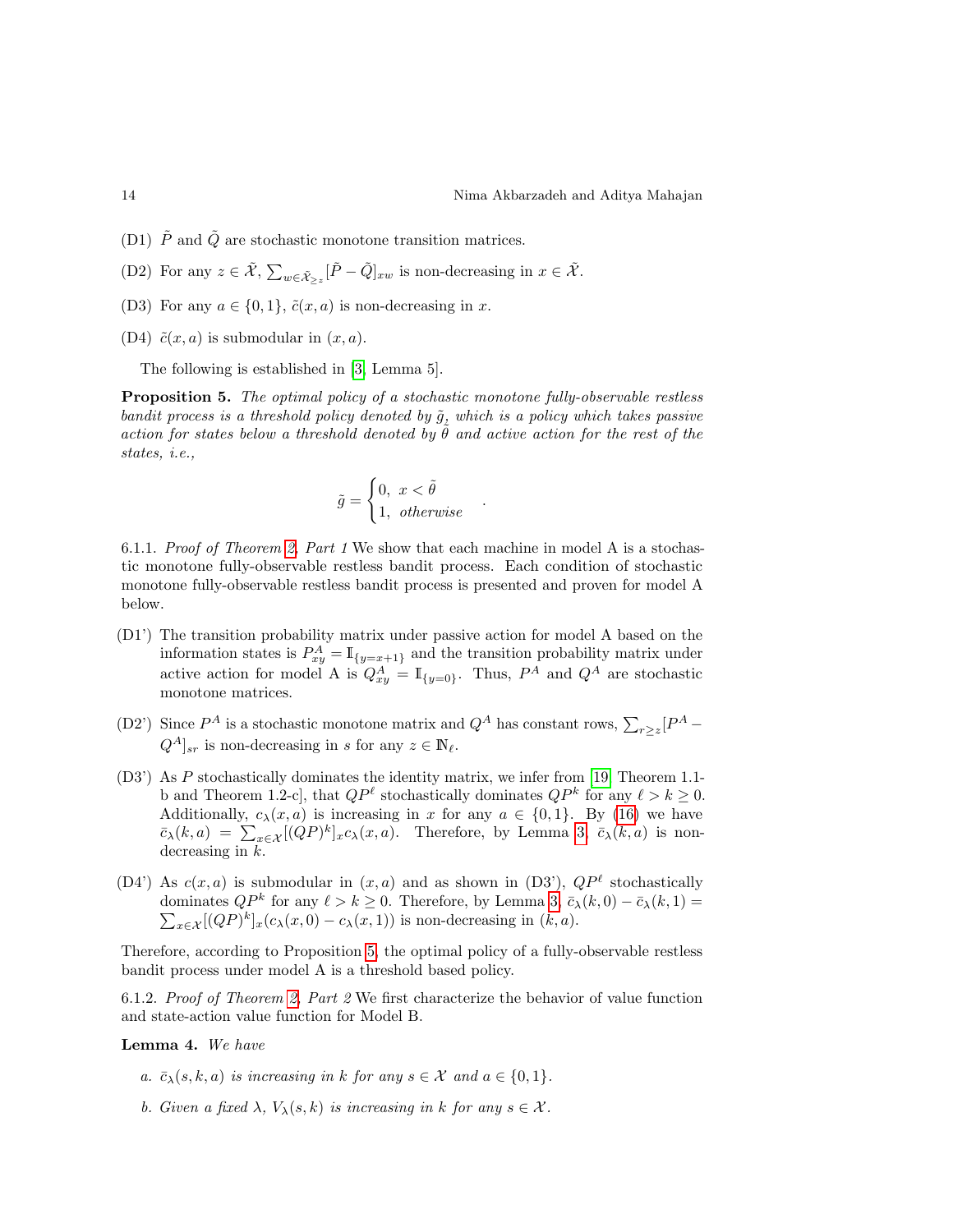- c.  $\bar{c}_{\lambda}(s, k, a)$  is submodular in  $(k, a)$ , for any  $s \in \mathcal{X}$ .
- d.  $H_{\lambda}(s, k, a)$  is submodular in  $(k, a)$ , for any  $s \in \mathcal{X}$ .

Proof. The proof of each part is as follows.

a. By definition, we have

$$
\bar{c}_{\lambda}(s,k,a) = \sum_{x \in \mathcal{X}} [\delta_s P^k](x) c(x,a) + \lambda a.
$$

Similar to the proof of (D3') in Proposition [5,](#page-13-0) for a given  $s \in \mathcal{X}$  and  $a \in \{0,1\}$ ,  $[\delta_s P^k](x)$  is increasing in k and x and as  $c(x, a)$  is increasing in x,  $\bar{c}(s, k, a)$  is increasing in k.

b. Let

$$
H_{\lambda}^{j}(s, k, 0) := (1 - \beta)\bar{c}(s, k, 0) + \beta V_{\lambda}^{j}(s, k + 1),
$$
  
\n
$$
H_{\lambda}^{j}(s, k, 1) := (1 - \beta)\bar{c}(s, k, 1) + (1 - \beta)\lambda + \beta \sum_{r} Q_{r} V_{\lambda}^{j}(r, 0),
$$
  
\n
$$
V_{\lambda}^{j+1}(s, k) := \min_{a \in \{0, 1\}} \{H_{\lambda}^{j}(s, k, a)\},
$$

where  $V_{\lambda}^{0}(\cdot,\cdot)=0$  for all  $(s,k)\in\mathcal{X}\times\mathbb{Z}_{\geq0}$ .

*Claim:*  $V^j_\lambda(s, k)$  is non-decreasing in k for any  $s \in \mathcal{X}$  and  $j \geq 0$ . We prove the claim by induction. By construction,  $V^0_\lambda(s, k)$  is non-decreasing in k for any  $s \in \mathcal{X}$ . This forms the basis of induction. Now assume that  $V^j_{\lambda}(s, k)$  is non-decreasing in k is for any  $s \in \mathcal{X}$  and some  $j \geq 0$ . Consider  $\ell > k \geq 0$ . Then, by induction hypothesis we have

$$
H_{\lambda}^{j}(s,\ell,0) = (1 - \beta)\bar{c}(s,\ell,0) + \beta V_{\lambda}^{j}(s,\ell+1)
$$
  
\n
$$
\geq (1 - \beta)\bar{c}(s,k,0) + \beta V_{\lambda}^{j}(s,k+1) = H_{\lambda}^{j}(s,k,0),
$$
  
\n
$$
H_{\lambda}^{j}(s,\ell,1) = (1 - \beta)\bar{c}(s,\ell,1) + (1 - \beta)\lambda + \beta \sum_{r} Q_{r} V_{\lambda}^{j}(r,0)
$$
  
\n
$$
\geq (1 - \beta)\bar{c}(s,k,1) + (1 - \beta)\lambda + \beta \sum_{r} Q_{r} V_{\lambda}^{j}(r,0) = H_{\lambda}^{j}(s,k,1).
$$

Therefore,

$$
V_{\lambda}^{j+1}(s,\ell) = \min_{a} \{ H_{\lambda}^{j}(s,\ell,a) \} \ge \min_{a} \{ H_{\lambda}^{j}(s,k,a) \} = V_{\lambda}^{j+1}(s,k).
$$

Thus,  $V_{\lambda}^{j+1}(s,k)$  is non-decreasing in k for any  $s \in \mathcal{X}$ . This completes the induction step.  $V_{\lambda}(s,k) = \lim_{j \to \infty} V_{\lambda}^{j}(s,k)$  and monotonicity is preserved under limits, the induction proof is complete.

c.  $c(x, a)$  is submodular in  $(x, a)$ . Also, note that  $\delta_s P^k$  is the  $s^{th}$  row of  $P^k$ . Thus,  $\delta_s P^{k+1}$  stochastically dominates  $\delta_s P^k$  and by Lemma [3](#page-12-3) we have

$$
\sum_{x \in \mathcal{X}} [\delta_s (P^{k+1} - P^k)]_x (c(x, 0) - c(x, 1)) \ge 0.
$$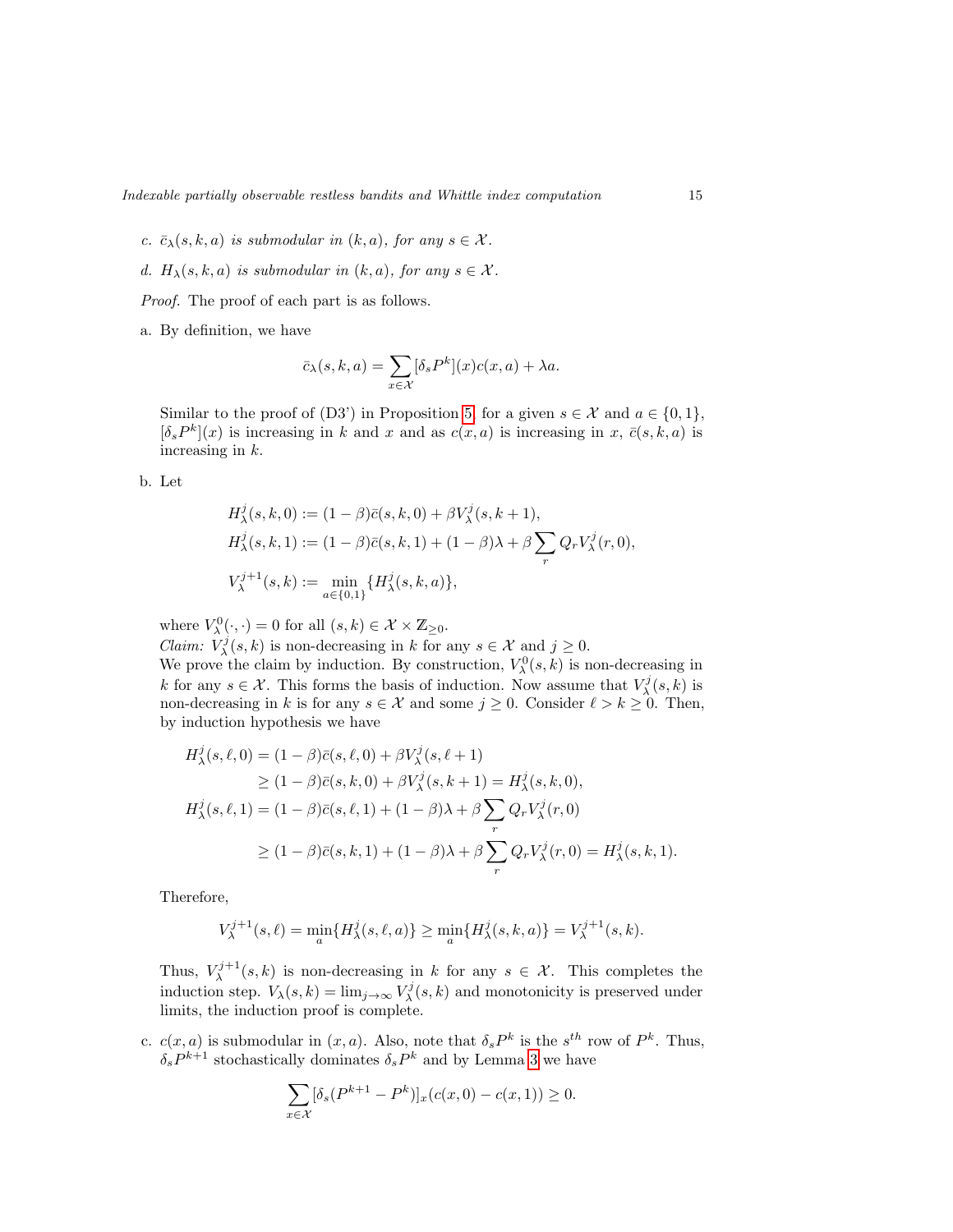Therefore,

$$
\sum_{x \in \mathcal{X}} [\delta_s (P^k - P^{k+1})]_x c(x, 1) \ge \sum_{x \in \mathcal{X}} [\delta_s (P^k - P^{k+1})]_x c(x, 0).
$$

Consequently,

$$
\sum_{x \in \mathcal{X}} [\delta_s P^k]_x c(x, 1) - \sum_{x \in \mathcal{X}} [\delta_s P^k]_x c(x, 0) \ge \sum_{x \in \mathcal{X}} [\delta_s P^{k+1}]_x c(x, 1) - \sum_{x \in \mathcal{X}} [\delta_s P^{k+1}]_x c(x, 0).
$$

Hence,

$$
\bar{c}(s,k,1) - \bar{c}(s,k,0) \ge \bar{c}(s,k+1,1) - \bar{c}(s,k+1,0).
$$

d. As for any  $s \in \mathcal{X}$ ,  $V_{\lambda}(s, k)$  is increasing in k, and  $\bar{c}_{\lambda}(s, k, a)$  is submodular in  $(k, a)$ , for any  $k \in \mathbb{N}_{\ell}$  and  $a \in \{0, 1\}$ , we have

$$
H_{\lambda}(s,k,1) - H_{\lambda}(s,k,0) = (1 - \beta)\bar{c}(s,k,1) + (1 - \beta)\lambda + \beta \sum_{r} Q_{r}V_{\lambda}(r,0)
$$

$$
- (1 - \beta)\bar{c}(s,k,0) - \beta V_{\lambda}(s,k+1)
$$

$$
\geq (1 - \beta)\bar{c}(s,k+1,1) + (1 - \beta)\lambda + \beta \sum_{r} Q_{r}V_{\lambda}(r,0)
$$

$$
- (1 - \beta)\bar{c}(s,k+1,0) - \beta V_{\lambda}(s,k+2)
$$

$$
= H_{\lambda}(s,k+1,1) - H_{\lambda}(s,k+1,0).
$$

□

<span id="page-15-0"></span>**Lemma 5.** Suppose  $f : \mathcal{X} \times \mathcal{Y} \to \mathbb{R}$  is a submodular function and for each  $x \in \mathcal{X}$ ,  $min_{y \in \mathcal{Y}} f(x, y)$  exists. Then,  $max{arg min_{y \in \mathcal{Y}} f(x, y)}$  is monotone non-decreasing in x.

*Proof.* This result follows from [\[27,](#page-22-13) Lemma 4.7.1].  $\square$ 

Finally, we conclude that as  $H_{\lambda}(s, k, a)$  is submodular in  $(k, a)$  for any  $s \in \mathcal{X}$ , then, based on Lemma [5](#page-15-0) and as only two actions is available, the optimal policy is a threshold policy specified in the theorem statement.

# 6.2. Proof of Theorem [3](#page-9-0)

By the strong Markov property, we have

$$
D^{(\theta^A)}(k) = (1 - \beta) \sum_{j=k}^{\theta^A} \beta^t \bar{c}(t, g(t)) + \beta^{\theta^A - k + 1} D^{(\theta^A)}(0) = L^{(\theta^A)}(k) + \beta^{\theta^A - k + 1} D^{(\theta^A)}(0),
$$
  

$$
N^{(\theta^A)}(k) = (1 - \beta) \beta^{\theta^A - k} + \beta^{\theta^A - k + 1} N^{(\theta^A)}(0) = M^{(\theta^A)}(k) + \beta^{\theta^A - k + 1} N^{(\theta^A)}(0).
$$

If we set  $k = 0$  in the above,

$$
D^{(\theta^A)}(0) = \frac{L^{(\theta^A)}(0)}{1 - \beta^{\theta^A + 1}} \text{ and } N^{(\theta^A)}(0) = \frac{M^{(\theta^A)}(0)}{1 - \beta^{\theta^A + 1}}.
$$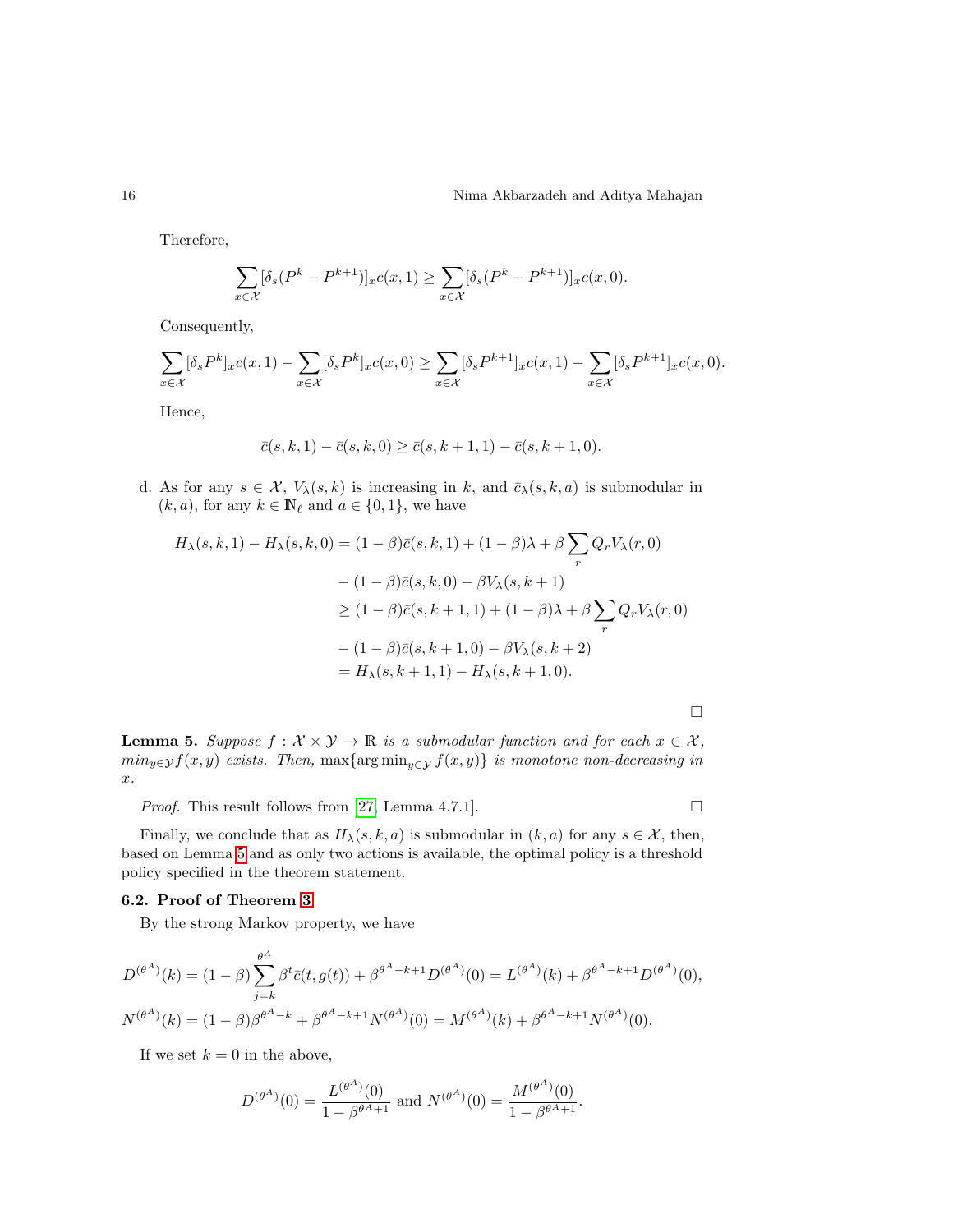# 6.3. Proof of Theorem [4](#page-9-1)

By the strong Markov property, we have

$$
D^{(\theta^{B})}(s,k) = (1 - \beta) \sum_{j=k}^{\theta^{B}_{s}} \beta^{t} \bar{c}(s,t,g(s,t)) + \beta^{\theta^{B}_{s} - k + 1} \sum_{r \in \mathcal{X}} Q_{r} D^{(\theta^{B})}(r,0)
$$
  

$$
= L^{(\theta^{B})}(s,k) + \beta^{\theta^{B}_{s} - k + 1} \sum_{r \in \mathcal{X}} Q_{r} D^{(\theta^{B})}(r,0),
$$
  

$$
N^{(\theta^{B})}(s,0) = (1 - \beta) \beta^{\theta^{B}_{s} - k} + \beta^{\theta^{B}_{s} - k + 1} \sum_{r \in \mathcal{X}} Q_{r} N^{(\theta^{B})}(r,0)
$$
  

$$
= M^{(\theta^{B})}(s,k) + \beta^{\theta^{B}_{s} - k + 1} \sum_{r \in \mathcal{X}} Q_{r} N^{(\theta^{B})}(r,0).
$$

If we set  $k = 0$  in the above,

$$
D^{(\theta^B)}(s,0) = L^{(\theta^B)}(s,0) + \beta^{\theta_s^B + 1} \sum_{r \in \mathcal{X}} Q_r D^{(\theta^B)}(r,0),
$$
  

$$
N^{(\theta^B)}(s,0) = M^{(\theta^B)}(s,0) + \beta^{\theta_s^B + 1} \sum_{r \in \mathcal{X}} Q_r N^{(\theta^B)}(r,0).
$$

which results in

$$
D^{(\theta^{B})}(0) = L^{(\theta^{B})}(0) + Z^{(\theta^{B})}D^{(\theta^{B})}(0),
$$
  

$$
N^{(\theta^{B})}(0) = M^{(\theta^{B})}(0) + Z^{(\theta^{B})}N^{(\theta^{B})}(0)
$$

and hence, the statement is obtained by reformation of the terms inside the equations.

### 6.4. Proof of Theorem [5](#page-10-0)

(i): Starting from information state  $k \in \mathbb{N}_{\ell}$ , the cost incurred by  $\hat{g}_{\ell,\lambda}(\cdot)$  is the same as  $g_{\lambda}^{A}(\cdot)$  for information states  $\{k, \ldots, \ell\}$ . The per-step cost incurred by  $\hat{g}_{\ell, \lambda}(\cdot)$  differs from  $g_{\lambda}^{A}(\cdot)$  for information states  $\{\ell+1,\ldots\}$  by at most span $(c_{\lambda})$ .

(ii): The sequence of finite-state models described above is an *augmentation type* approximation sequence. As a result, a limit point of  $\hat{g}^*_{\lambda}$  exists and the final result holds by [\[30,](#page-23-6) Proposition B.5, Theorem 4.6.3].

### 6.5. Proof of Theorem [6](#page-10-1)

(i): Starting from information state  $(s, k)$ , given any  $s \in \mathcal{X}$  and  $k \in \mathbb{N}_{\ell}$ , the cost incurred by  $\hat{g}_{\ell,\lambda}(\cdot,\cdot)$  is the same as  $g_{\lambda}^{B}(\cdot,\cdot)$  for information states  $\{(s,l)\}_{l=k}^{\ell}$ . The per-step cost incurred by  $\hat{g}_{\ell,\lambda}(\cdot,\cdot)$  differs from  $g_{\lambda}^{B}(\cdot,\cdot)$  for later realized information states by at most  $\Delta c_{\lambda}$ . Thus, the bound holds.

(ii): The sequence of finite-state models described above is an *augmentation type* approximation sequence. As a result, a limit point of  $\hat{g}^*_{\lambda}$  exists and the final result holds [\[30,](#page-23-6) Proposition B.5, Theorem 4.6.3].

# 7. Numerical Analysis

<span id="page-16-0"></span>Consider a maintenance company monitoring  $n$  machines which are deteriorating independently over time. Each machine has multiple deterioration states sorted from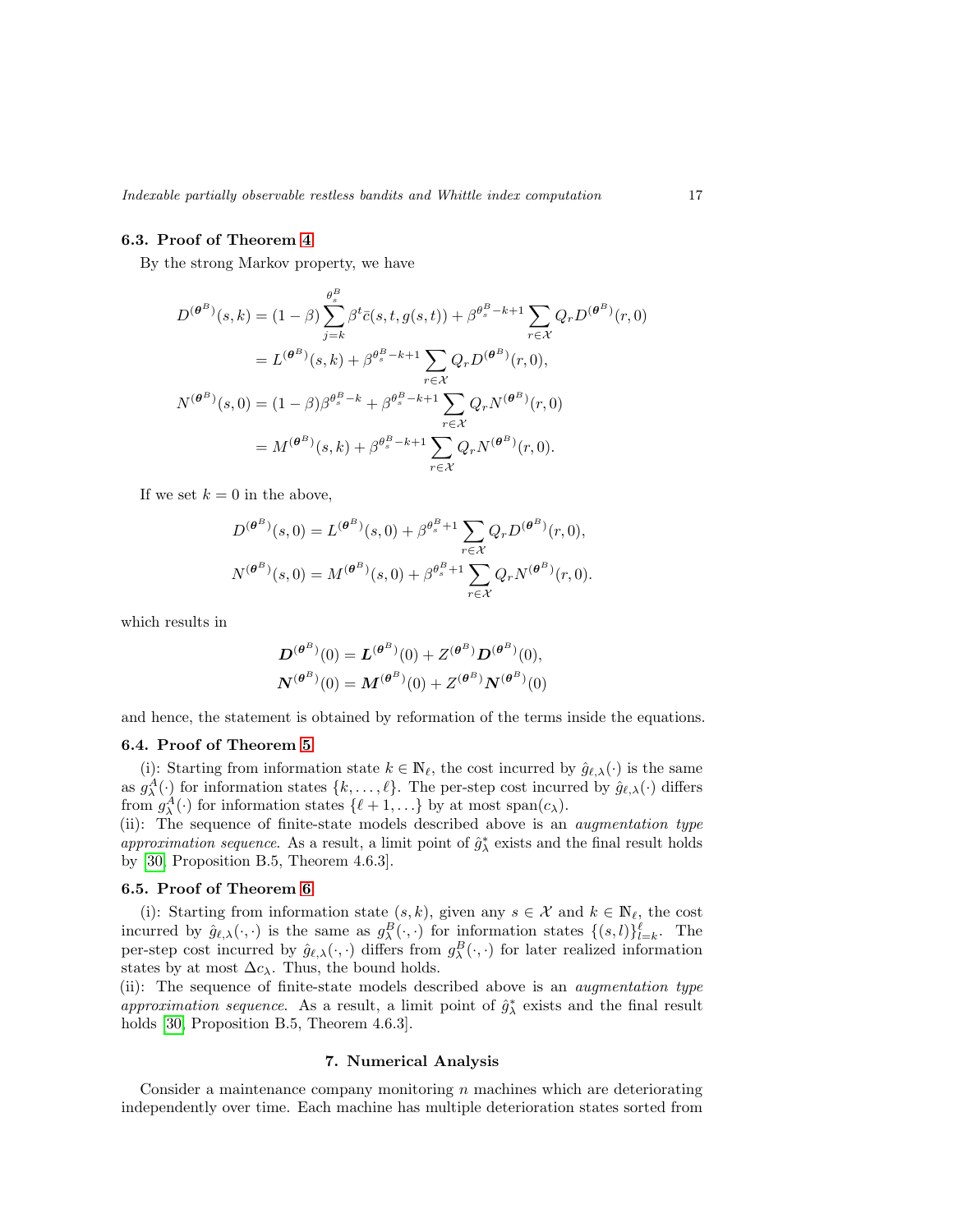pristine to ruined levels. However, the state of the machine is not observed. There is a cost associated with running the machine and the cost is non-decreasing function of the state. If a machine is left un-monitored, then the state of the machine deteriorates and after a while, it ruins. However, the state of the machine is not observed. There is a cost associated with running the machine and the cost is a non-decreasing function of the state.

Furthermore, we assume the company cannot observe the state of the machines unless it sends a service-person to visit the machine. We assume that replacing the machine is relatively inexpensive, and when a service-person visits a machine, he simply replaces it with a new one. Due to manufacturing mistakes, all the machines may not be in pristine state when installed. If the service-person can observe the state of the machine when installing a new one, the observation model is same as model B. Otherwise, it is model A. There are  $m < n$  service-persons. We are interested in determining a scheduling policy to decide which machines should be serviced at each time.

### 7.1. Policies Compared

We compare the performance of the following policies:

- opt: the optimal policy obtained using dynamic programming. As discussed earlier, the dynamic programming computation to obtain the optimal policy suffers from the curse of dimensionality. Therefore, the optimal policy can be computed only for small-scale models.
- MYP: myopic policy, which is a heuristic which sequentially selects  $m$  machines as follows. Suppose  $\ell < m$  machines have been selected. Then select machine  $\ell + 1$ to be the machine which provides the smallest increase in the total per-step cost. The detailed description for model B is shown in Alg. [2.](#page-17-0)

wip: whittle index heuristic, as described in this paper.

Algorithm 2: Myopic Heuristic (Model B)

 $\text{input}: \text{RB } (\mathcal{X}, \{0, 1\}, P, Q, c, \rho),$  discount factor  $\beta, m$ . Initialize  $t = 0$ . while  $t \geq 0$  do Set  $\ell = 0$ . while  $\ell \leq m$  do Compute  $i_{\ell}^* \in \arg \min_{i \in \mathcal{Z}} \sum_{j \in \mathcal{Z} \setminus \{i\}} \bar{c}^j(S_t^j, K_t^j, 0) + \bar{c}^i(S_t^i, K_t^i, 1).$ Let  $\mathcal{M} = \mathcal{M} \cup \{i^*_{\ell}\}, \, \mathcal{Z} = \mathcal{Z} \setminus \{i^*_{\ell}\}.$ Set  $\ell = \ell + 1$ . Service the machines with indices collected in M. Update  $K_t^i$  according to [\(14\)](#page-6-2) and  $S_t^i$  according to [\(15\)](#page-6-4) for all  $i \in \mathcal{N}$ . Set  $t = t + 1$ .

#### <span id="page-17-0"></span>7.2. Experiments and Results

We conduct numerical experiments for both models A and B, and vary the number  $n$ of machines, the number  $m$  of service-persons and the parameters associated with each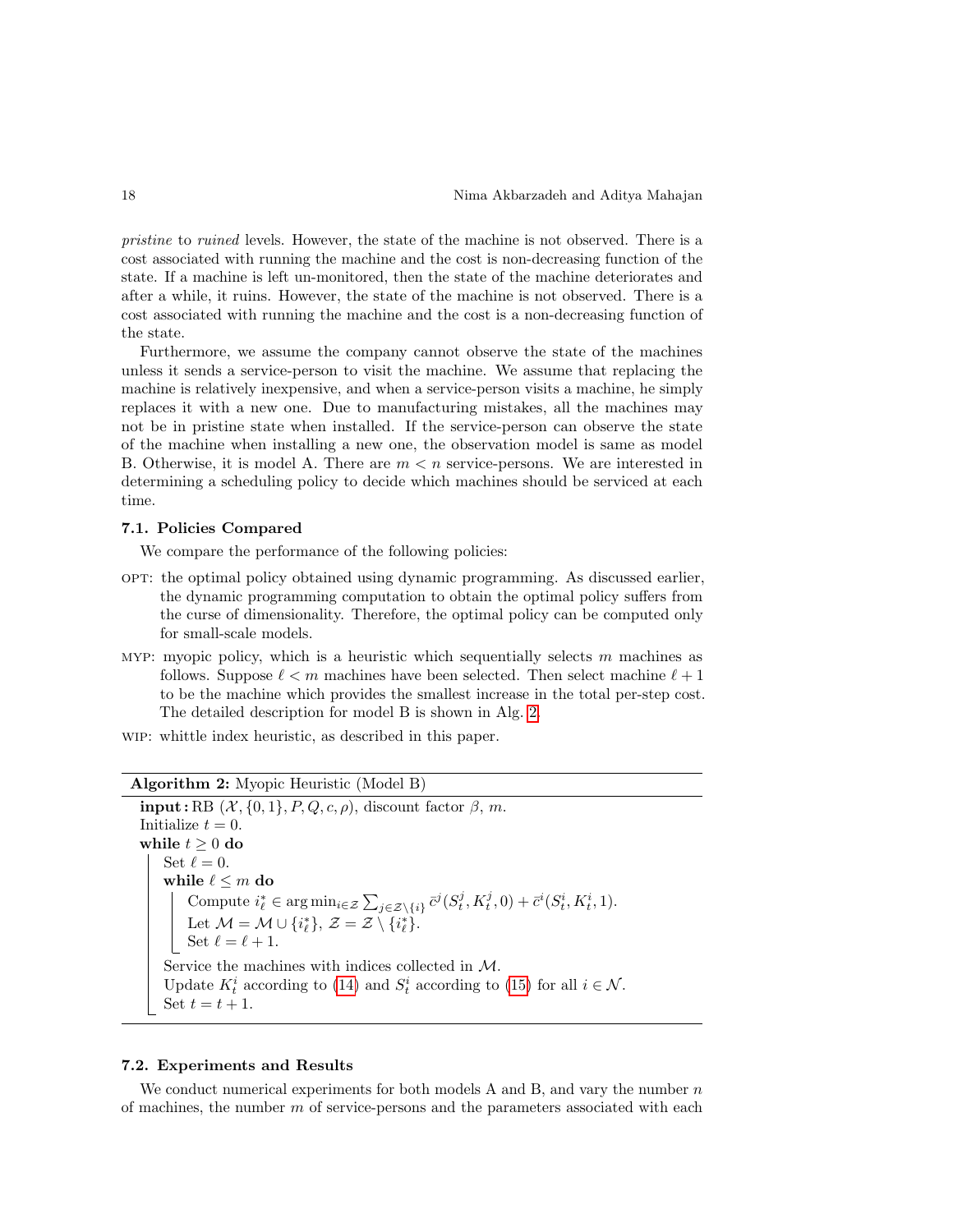TABLE 1:  $\alpha_{\text{OPT}}$  for different choice of parameters in Experiment 1.

<span id="page-18-0"></span>

| (a) Model A        |       |       |       |       |  | (b) Model B        |       |  |                   |  |  |
|--------------------|-------|-------|-------|-------|--|--------------------|-------|--|-------------------|--|--|
|                    |       |       |       |       |  |                    |       |  |                   |  |  |
| $\alpha_{\rm OPT}$ | 100.0 | 100.0 | 100.0 | 100.0 |  | $\alpha_{\rm OPT}$ | 100.0 |  | 99.72 99.81 99.57 |  |  |

machine. There are three parameters associated with each machine: the deterioration probability matrix  $P^i$ , the reset pmf  $Q^i$  and the per-step cost  $c^i(x, a)$ . We assume the matrix  $P^i$  is chosen from a family of four types of structured transition matrices  $\mathcal{P}_{\ell}(p)$ ,  $\ell \in \{1, 2, 3, 4\}$  where p is a parameter of the model. The details of all these models are presented in Appendix [A.](#page-20-0) We assume each element of  $Q<sup>i</sup>$  is sampled from Exp(1), i.e., exponential distribution with the rate parameter of 1, and then normalized such that sum of all elements becomes 1. Finally, we assume that the per-step cost is given by  $c^{i}(x, 0) = (x - 1)^{2}$  and  $c^{i}(x, 1) = 0.5|\mathcal{X}^{i}|^{2}$ .

In all experiments, the discount factor is  $\beta = 0.99$ . The performance of every policy is evaluated using Monte-Carlo simulation of length 1000 averaged over 5000 sample paths.

In Experiment 1, we consider a small scale problem where we can compute OPT and we compare the performance of wip with it. However, in Experiment 2, we consider a large scale problem where we compare the performance of wip with myp as computing the optimal policy is highly time-consuming.

**Experiment 1)** Comparison of Whittle index with the optimal policy. In this experiment, we compare the performance of WIP with OPT. We assume  $|\mathcal{X}| = 4$ ,  $(\ell + 1) = 4$  and  $n = 3$ ,  $m = 1$  for both models A and B. In order to model heterogeneous machines, we consider the following. Let  $(p_1, \ldots, p_n)$  denote n equispaced points in the interval [0.05, 0.95]. Then we choose  $P_{\ell}(p_i)$  as the transition matrix of machine *i*. We denote the accumulated discounted cost of WIP and OPT by  $J(WIP)$  and  $J(OPT)$ , respectively. In order to have a better prospective of the performances, we compute the relative performance of WIP with respect to OPT by computing

$$
\alpha_{\text{OPT}} = 100 \times \frac{J(\text{OPT})}{J(\text{WIP})}.
$$
\n(22)

The closer  $\alpha$  is to 100, the closer WIP is to OPT. The results of  $\alpha_{\text{OPT}}$  for different choice of the parameters are shown in Table [1.](#page-18-0)

Experiment 2) Comparison of Whittle index with the myopic policy for structured models. In this experiment, we increase the state space size to  $|\mathcal{X}| = 20$  and we set  $(\ell + 1) = 40$ , we select n from the set  $\{20, 40, 60\}$  and m from the set  $\{1, 5\}$ . We denote the accumulated discounted cost of MYP by  $J(MYP)$ . In order to have a better prospective of the performances, we compute the relative improvement of wip with respect to myp by computing

$$
\varepsilon_{\text{MYP}} = 100 \times \frac{J(\text{MYP}) - J(\text{WIP})}{J(\text{MYP})}.
$$
\n(23)

Note that  $\varepsilon_{\text{MYP}} > 0$  means that WIP performs better than MYP. We generate structured transition matrices, similar to Experiment 1, and apply the same procedure to build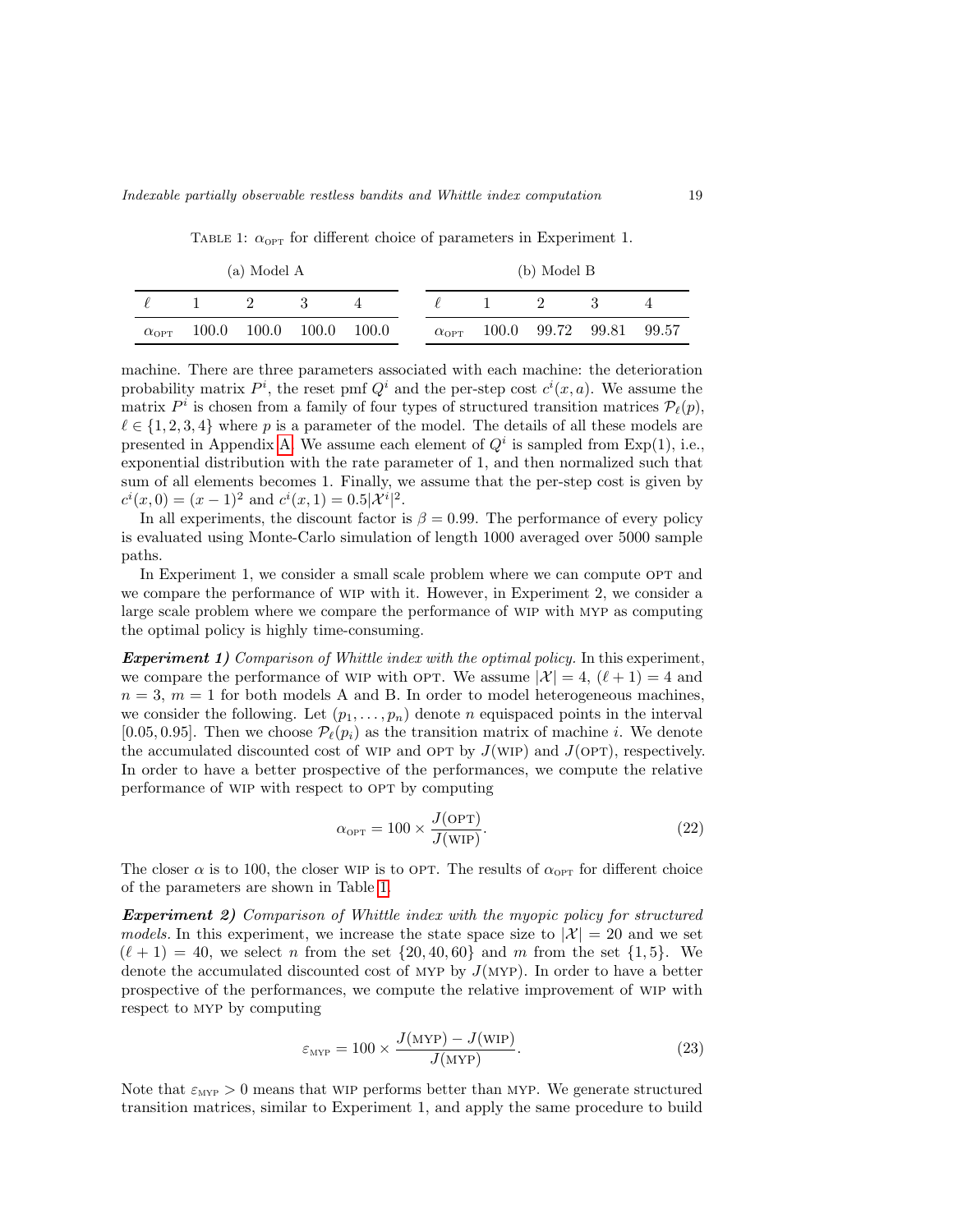(a) Model A,  $m = 1$  $\varepsilon_{\text{MYP}}$  $\ell$ 1 2 3 4  $\boldsymbol{n}$ 20 1.42 3.20 2.04 6.47 40 2.45 5.62 4.82 7.09 60 2.68 4.40 4.33 5.30 (b) Model A,  $m = 5$  $\varepsilon_{\text{MYP}}$  $\ell$ 1 2 3 4  $\overline{n}$ 20 0.15 0.27 0.22 1.59 40 1.09 1.28 1.13 3.79 60 1.38 2.17 2.14 7.27

<span id="page-19-1"></span>TABLE 2:  $\varepsilon_{\text{MYP}}$  for different choice of parameters of Model A in Experiment 2.

<span id="page-19-2"></span>TABLE 3:  $\varepsilon_{\text{MYP}}$  for different choice of parameters of Model B in Experiment 2.

| (a) Model B, $m = 1$ |                            |      |                             |      |        | (b) Model B, $m=5$         |    |      |                             |      |                |  |
|----------------------|----------------------------|------|-----------------------------|------|--------|----------------------------|----|------|-----------------------------|------|----------------|--|
|                      | $\varepsilon_{\text{MYP}}$ |      |                             |      |        | $\varepsilon_{\text{MYP}}$ |    |      |                             |      |                |  |
|                      |                            |      | $\mathcal{D}_{\mathcal{L}}$ | 3    | 4      |                            |    |      | $\mathcal{D}_{\mathcal{L}}$ | 3    | $\overline{4}$ |  |
|                      | 20                         |      | 7.88 11.4 9.66              |      | - 10.2 |                            | 20 | 0.77 | 1.43                        | 0.88 | 3.72           |  |
| $\eta$               | 40                         | 12.1 | 14.6                        | 13.4 | 7.19   | $n_{\rm c}$                | 40 | 1.49 | 3.96                        | 3.76 | 8.59           |  |
|                      | 60                         | 14.5 | -12.9                       | 11.8 | 6.06   |                            | 60 | 4.13 | 5.45                        | 4.92 | 8.37           |  |

heterogeneous machines. The results of  $\varepsilon_{\text{MYP}}$  for different choice of the parameters for models A and B are shown in Tables [2](#page-19-1) and [3,](#page-19-2) respectively.

### 7.3. Discussion

In Experiment 1 where WIP is compared with OPT, we observe  $\alpha_{\text{OPT}}$  is very close to 100 for almost all experiments, implying that WIP performs as well as OPT for these experiments.  $\alpha_{\text{OPT}}$  in model B is less than model A as model B is more complex than model A for a given set of parameters and hence, the difference between the performance of the two polices is more than model A.

In Experiment 2 where WIP is compared with MYP, we observe  $\varepsilon_{\text{MYP}}$  ranges from 0.15 to 14.5. In a similar interpretation as Experiment 1, as model B is more complex than model A,  $\varepsilon_{\text{MYP}}$  for model B is higher than the ones model A given the same set of parameters.

Furthermore, we observe that as n increases,  $\varepsilon_{\text{MYP}}$  also increases overally. Also, as m increases,  $\varepsilon_{\text{MYP}}$  decreases in general. This suggests that as m increases, there is an overlap between the set of machines chosen according to wip and myp, and hence, the performance of wip and myp become close to each other.

# 8. Conclusion

<span id="page-19-0"></span>We investigated partially observable restless bandits. Unlike most of the existing literature which restricts attention to models with binary state space, we consider general state space models. We presented two observation models, which we call model A and model B, and showed that the partially observable restless bandits are indexable for both models.

To compute the Whittle index, we work with a countable space representation rather than the belief state representation. We established certain qualitative properties of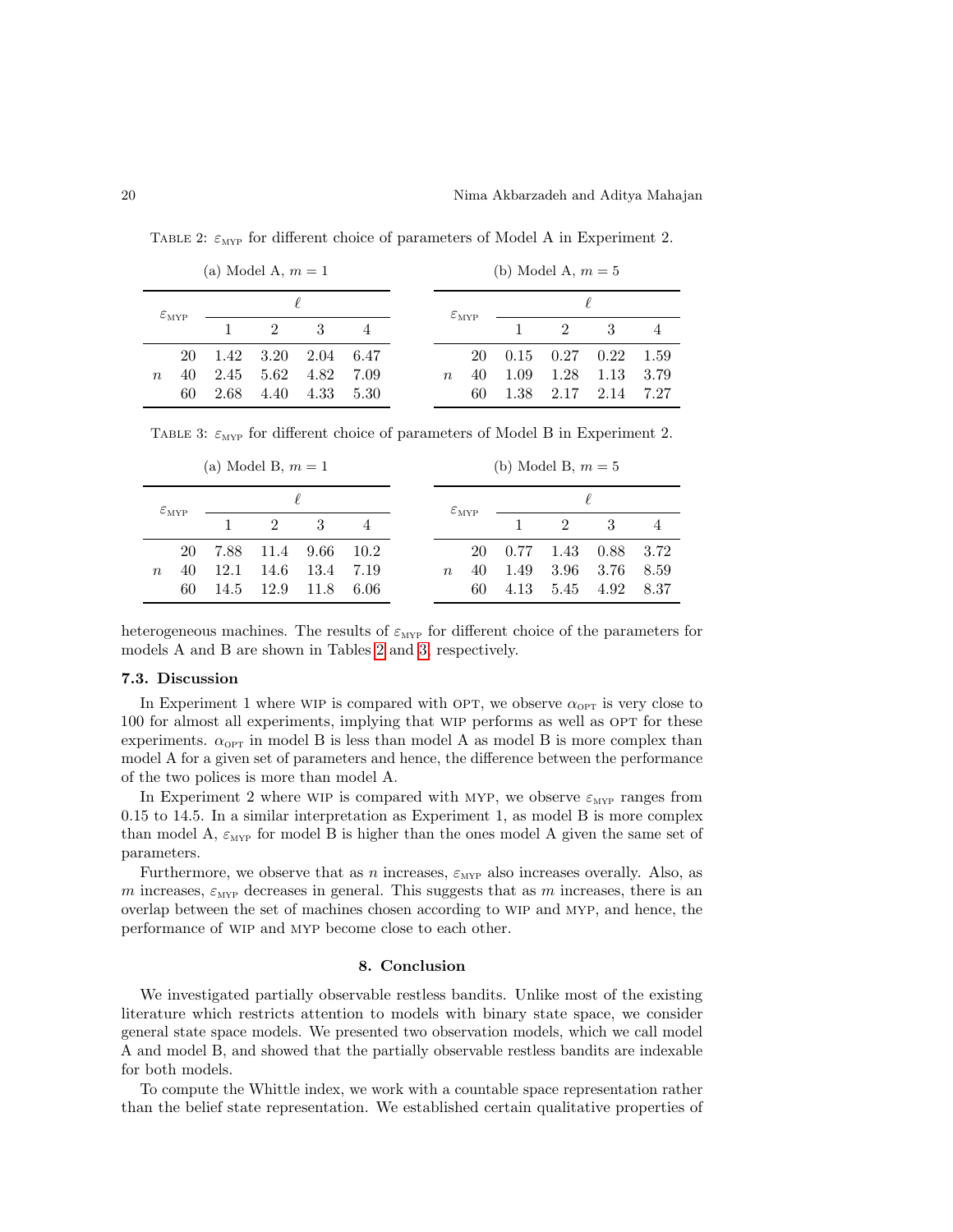the auxiliary problem to compute the Whittle index. In particular, for both models we showed that the optimal policies of the auxiliary problem satisfy threshold properties. For model A, we used the threshold property to obtain a closed form expression to compute the Whittle index. For model B, we used the threshold policy to present a refinement of the adaptive greedy algorithm of [\[3\]](#page-21-11) to compute the Whittle index.

Finally, we presented a detailed numerical study of a machine maintenance model. We observed that for small-scale models, the Whittle index policy is close-to-optimal and for large-scale models, the Whittle index policy outperforms the myopic policy baseline.

### Appendix A. Structured Markov chains

<span id="page-20-0"></span>Consider a Markov chain with  $|\mathcal{X}|$  states. Then a family of structured stochastic monotone matrices which dominates the identity matrix is illustrated below.

1. Matrix 
$$
P_1(p)
$$
: Let  $q_1 = 1 - p$  and  $q_2 = 0$ . Then,

$$
\mathcal{P}_1(p) = \begin{bmatrix} p & q_1 & q_2 & 0 & 0 & 0 & 0 & \dots & 0 \\ 0 & p & q_1 & q_2 & 0 & 0 & 0 & \dots & 0 \\ 0 & 0 & p & q_1 & q_2 & 0 & 0 & \dots & 0 \\ 0 & 0 & 0 & p & q_1 & q_2 & 0 & \dots & 0 \\ \vdots & \vdots & \vdots & \vdots & \vdots & \vdots & \vdots & \vdots & \vdots \\ 0 & 0 & 0 & 0 & 0 & 0 & p & q_1 & q_2 \\ 0 & 0 & 0 & 0 & 0 & 0 & 0 & p & q_1 + q_2 \\ 0 & 0 & 0 & 0 & 0 & 0 & 0 & \dots & 1 \end{bmatrix}.
$$

- 2. **Matrix**  $P_2(p)$ : Similar to  $P_1(p)$  with  $q_1 = (1 p)/2$  and  $q_2 = (1 p)/2$ .
- 3. **Matrix**  $P_3(p)$ : Similar to  $P_1(p)$  with  $q_1 = 2(1 p)/3$  and  $q_2 = (1 p)/3$ .
- 4. **Matrix**  $\mathcal{P}_4(p)$ : Let  $q_i = (1-p)/(\mathcal{X} i)$ . Then,

$$
\mathcal{P}_4(p) = \begin{bmatrix} p & q_1 & q_1 & \dots & q_1 & q_1 \\ 0 & p & q_2 & \dots & q_2 & q_2 \\ \vdots & \vdots & \vdots & \vdots & \vdots & \vdots \\ 0 & 0 & 0 & \dots & p & q_{n-1} \\ 0 & 0 & 0 & \dots & 0 & 1 \end{bmatrix}.
$$

### Funding information

This research was funded in part by Fonds de Recherche du Quebec-Nature et technologies (FRQNT).

## Competing interests

There were no competing interests to declare which arose during the preparation or publication process of this article.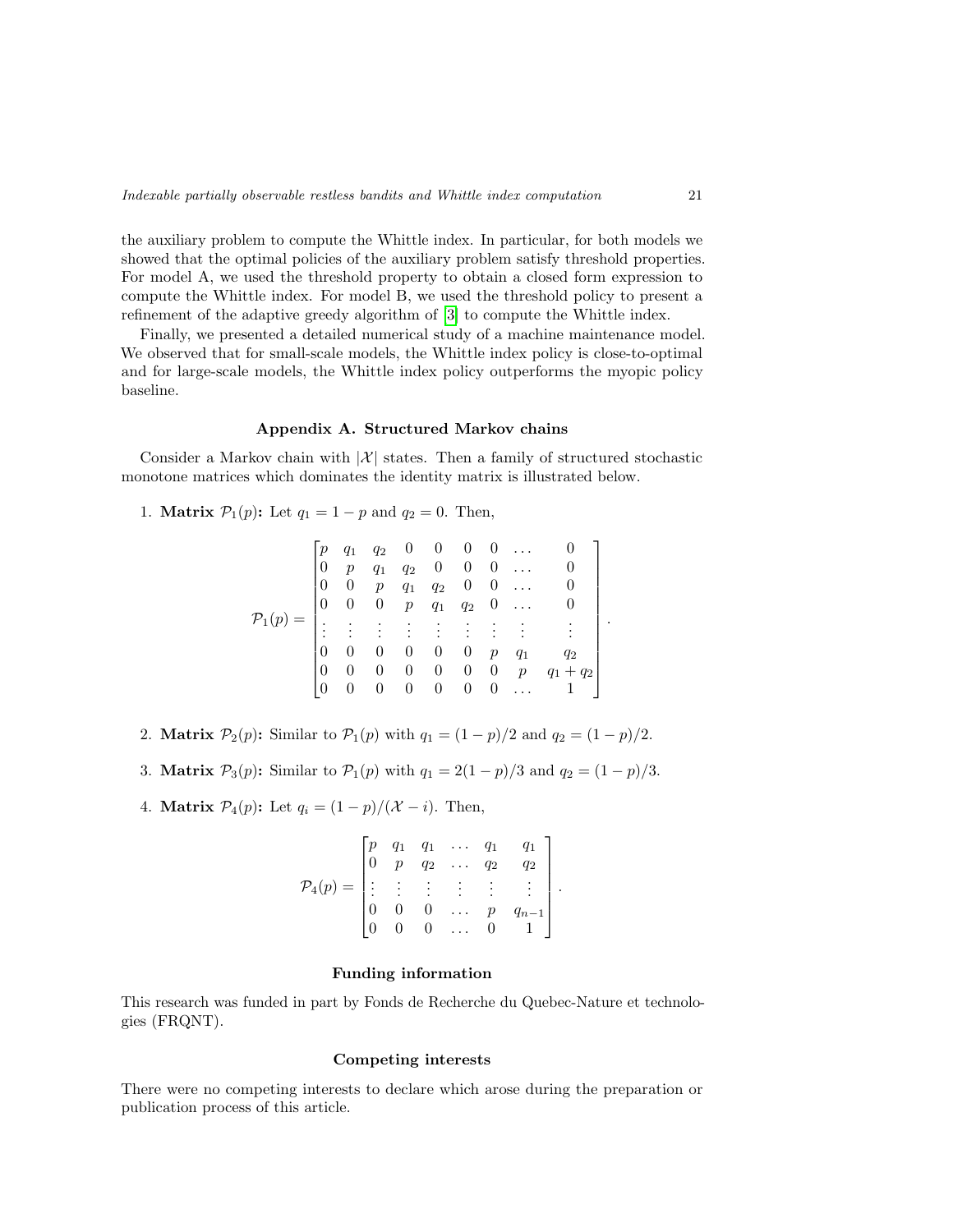#### References

- <span id="page-21-0"></span>[1] Aalto, S., Lassila, P. and Osti, P. (2016). Whittle index approach to sizeaware scheduling for time-varying channels with multiple states. Queueing Systems 83, 195–225.
- <span id="page-21-1"></span>[2] Abad, C. and Iyengar, G. (2016). A near-optimal maintenance policy for automated DR devices. IEEE Transactions on Smart Grid 7, 1411–1419.
- <span id="page-21-11"></span>[3] Akbarzadeh, N. and Mahajan, A. Conditions for indexability of restless bandits and an algorithm to compute Whittle index. Journal of Applied Probability (in print).
- <span id="page-21-2"></span>[4] Akbarzadeh, N. and Mahajan, A. (2019). Dynamic spectrum access under partial observations: A restless bandit approach. In Canadian Workshop on Information Theory. IEEE. pp. 1–6.
- <span id="page-21-5"></span>[5] Akbarzadeh, N. and Mahajan, A. (2019). Restless bandits with controlled restarts: Indexability and computation of Whittle index. In Conference on Decision and Control. pp. 7294–7300.
- <span id="page-21-6"></span>[6] ANSELL, P. S., GLAZEBROOK, K. D., NIÑO-MORA, J. AND O'KEEFFE, M. (2003). Whittle's index policy for a multi-class queueing system with convex holding costs. Mathematical Methods of Operations Research 57, 21-39.
- <span id="page-21-8"></span>[7] ARCHIBALD, T. W., BLACK, D. P. AND GLAZEBROOK, K. D. (2009). Indexability and index heuristics for a simple class of inventory routing problems. Operations research 57, 314–326.
- <span id="page-21-13"></span>[8] Astrom, K. J. (1965). Optimal control of Markov processes with incomplete state information. Journal of mathematical analysis and applications 10, 174–205.
- <span id="page-21-9"></span>[9] Avrachenkov, K., Ayesta, U., Doncel, J. and Jacko, P. (2013). Congestion control of TCP flows in internet routers by means of index policy. Computer Networks 57, 3463–3478.
- <span id="page-21-7"></span>[10] Ayesta, U., Erausquin, M. and Jacko, P. (2010). A modeling framework for optimizing the flow-level scheduling with time-varying channels. Performance Evaluation 67, 1014–1029.
- <span id="page-21-12"></span>[11] Dance, C. R. and Silander, T. (2019). Optimal policies for observing time series and related restless bandit problems. J. Mach. Learn. Res. 20, 35–1.
- <span id="page-21-4"></span>[12] GITTINS, J. C. (1979). Bandit processes and dynamic allocation indices. Journal of the Royal Statistical Society. Series B (Methodological) 148–177.
- <span id="page-21-10"></span>[13] GLAZEBROOK, K., HODGE, D. AND KIRKBRIDE, C. (2013). Monotone policies and indexability for bidirectional restless bandits. Advances in Applied Probability 45, 51–85.
- <span id="page-21-3"></span>[14] Glazebrook, K. D., Mitchell, H. M. and Ansell, P. S. (2005). Index policies for the maintenance of a collection of machines by a set of repairmen. European Journal of Operational Research 165, 267–284.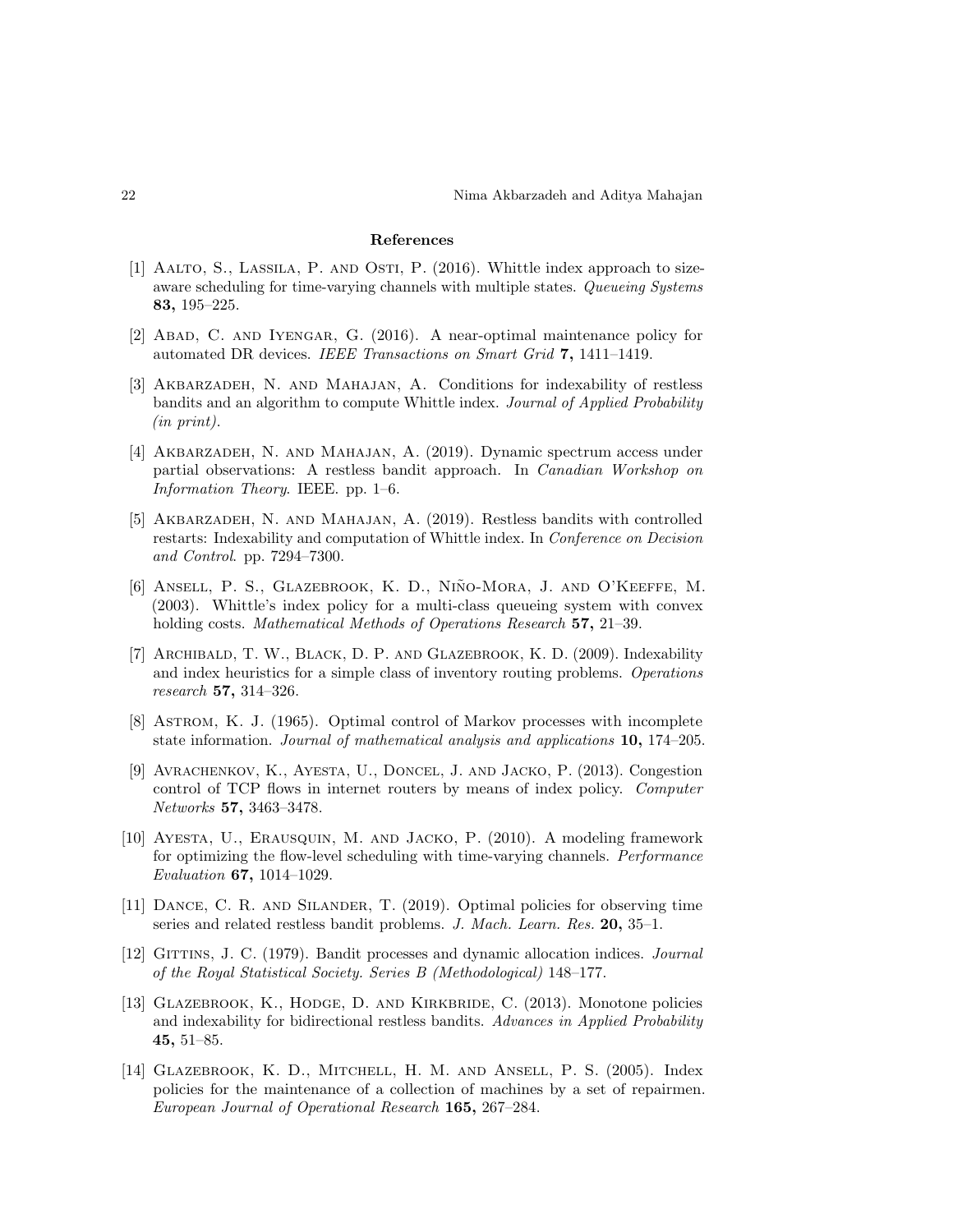- <span id="page-22-7"></span>[15] Glazebrook, K. D., Ruiz-Hernandez, D. and Kirkbride, C. (2006). Some indexable families of restless bandit problems. Advances in Applied Probability 38, 643–672.
- <span id="page-22-0"></span>[16] Guha, S., Munagala, K. and Shi, P. (2010). Approximation algorithms for restless bandit problems. Journal of the ACM (JACM) 58, 3.
- <span id="page-22-9"></span>[17] Kaza, K., Mehta, V., Meshram, R. and Merchant, S. (2018). Restless bandits with cumulative feedback: Applications in wireless networks. In Wireless Communications and Networking Conference. IEEE. pp. 1–6.
- <span id="page-22-1"></span>[18] Kaza, K., Meshram, R., Mehta, V. and Merchant, S. N. (2019). Sequential decision making with limited observation capability: Application to wireless networks. IEEE Transactions on Cognitive Communications and Networking 5, 237–251.
- <span id="page-22-14"></span>[19] Keilson, J. and Kester, A. (1977). Monotone matrices and monotone Markov processes. Stochastic Processes and their Applications 5, 231–241.
- <span id="page-22-2"></span>[20] LARRAÑAGA, M., ASSAAD, M., DESTOUNIS, A. AND PASCHOS, G. S. (2016). Dynamic pilot allocation over Markovian fading channels: A restless bandit approach. In Information Theory Workshop. IEEE. pp. 290–294.
- <span id="page-22-5"></span>[21] Liu, K. and Zhao, Q. (2010). Indexability of restless bandit problems and optimality of whittle index for dynamic multichannel access. 56, 5547–5567.
- <span id="page-22-6"></span>[22] LOTT, C. AND TENEKETZIS, D. (2000). On the optimality of an index rule in multichannel allocation for single-hop mobile networks with multiple service classes. Probability in the Engineering and Informational Sciences 14, 259–297.
- <span id="page-22-3"></span>[23] Meshram, R., Manjunath, D. and Gopalan, A. (2018). On the Whittle index for restless multiarmed hidden Markov bandits. 63, 3046–3053.
- <span id="page-22-10"></span>[24] NIÑO-MORA, J. (2001). Restless bandits, partial conservation laws and indexability. Advances in Applied Probability 33, 76–98.
- <span id="page-22-8"></span>[25] NIÑO-MORA, J. (2007). Dynamic priority allocation via restless bandit marginal productivity indices. TOP 15, 161–198.
- <span id="page-22-12"></span>[26] Papadimitriou, C. H. and Tsitsiklis, J. N. (1999). The complexity of optimal queuing network control. Mathematics of Operations Research 24, 293–305.
- <span id="page-22-13"></span>[27] Puterman, M. L. (2014). Markov decision processes: discrete stochastic dynamic programming. John Wiley & Sons.
- <span id="page-22-4"></span>[28] Qian, Y., Zhang, C., Krishnamachari, B. and Tambe, M. (2016). Restless poachers: Handling exploration-exploitation tradeoffs in security domains. In Int. Conf. on Autonomous Agents & Multiagent Systems. pp. 123–131.
- <span id="page-22-11"></span>[29] RUIZ-HERNÁNDEZ, D., PINAR-PÉREZ, J. M. AND DELGADO-GÓMEZ, D. (2020). Multi-machine preventive maintenance scheduling with imperfect interventions: A restless bandit approach. Computers  $\mathcal C$  Operations Research 119, 104927.